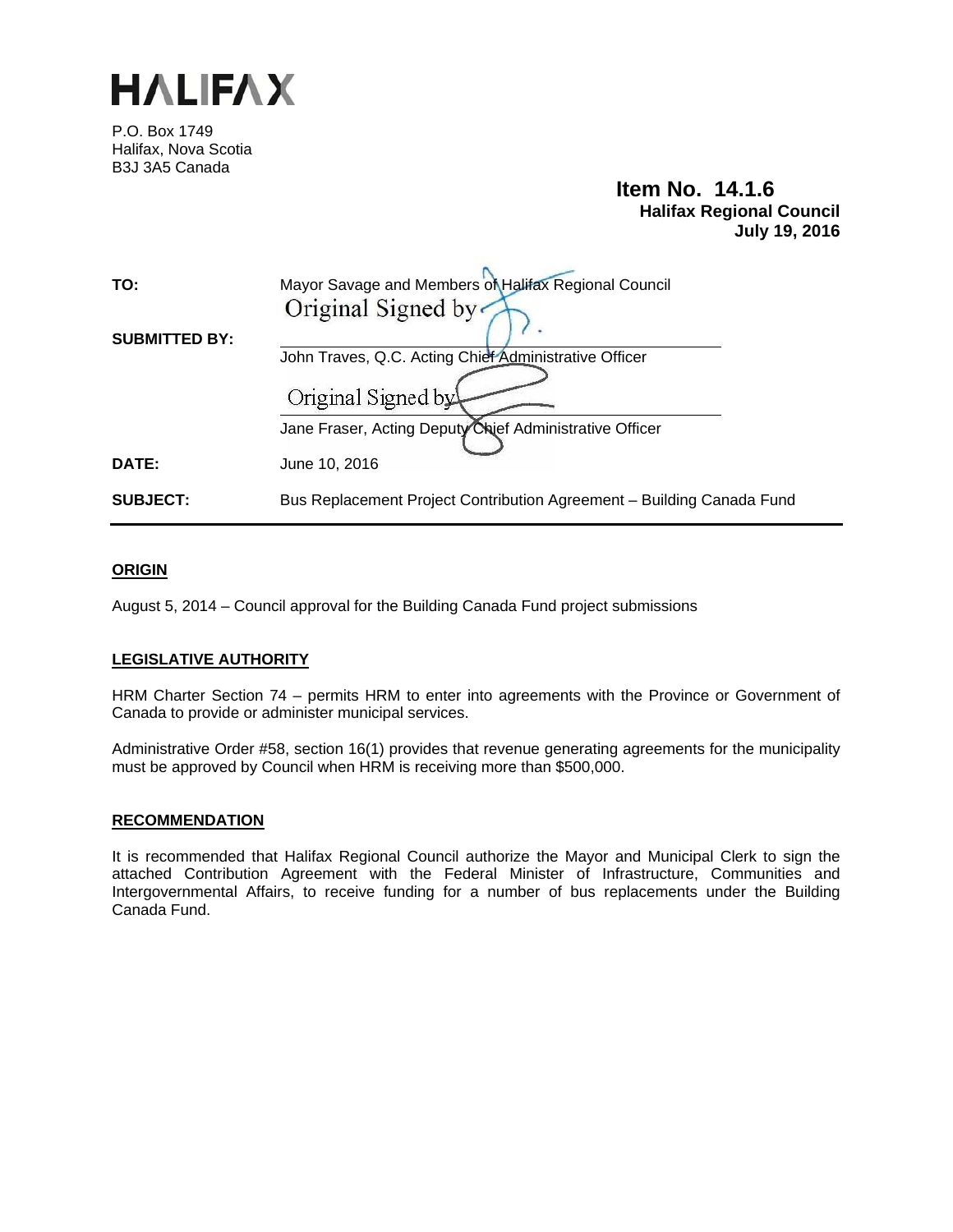#### **BACKGROUND**

The 2013 federal budget announced a Building Canada Fund that would deliver \$53 billion over 10 years for public infrastructure that supported federal priorities of productivity, economic growth and job creation. Nova Scotia was scheduled to receive \$426 million over ten years under the Provincial/Territorial Infrastructure Component (PTIC). In August 2014 Council approved a number of projects for Building Canada applications under three categories: water and wastewater, transit, and urban core investment. Staff prepared applications for each of the projects under each category and shared them with the Provincial Department of Municipal Affairs. To date funding approval has been secured for:

- Aerotech Wastewater Treatment Facility \$14 million in federal and provincial funding
- Upgraded Water Transmission Mains in Bedford, Port Wallace and Lucasville \$10.1 million in federal and provincial funding

As these two projects belong to Halifax Water, federal and provincial Contribution Agreements were signed by the chair of the Halifax Water board.

#### **DISCUSSION**

On May 24, 2016 HRM staff were informed that funding was approved for a number of conventional and Access-A-Bus replacements. HRM will receive \$3.67 million over 2 years from federal and provincial sources, to be used to replace 10 conventional buses and 6 Access-A-Buses. These new buses help support Halifax Transit's goal of replacing buses every 14 years, up from 18 years, and meet higher emission standards while reducing maintenance costs.

The attached Contribution Agreement formalizes this federal funding commitment. The purpose of the Agreement is to establish the terms and conditions whereby Canada will pay one-third of eligible costs, up to a maximum of \$1,833,333. The Agreement has been reviewed by HRM Legal Services. There will be a separate Contribution Agreement with the Province to be signed by Mayor and Council at a future date.

The funding received through this agreement flows from the Building Canada Fund. The Building Canada Fund could be used to offset municipal funding for already-approved capital projects, such as the bus purchases covered in the attached agreement. The Building Canada agreement is separate from the new Public Transit Infrastructure Fund (PTIF) announced in the federal 2016 budget. PTIF requires municipalities to match federal funds on new or expanded projects. Council approved a number of incremental projects for funding consideration under PTIF on June 21, 2016.

#### **FINANCIAL IMPLICATIONS**

The federal funds supplement Halifax Transit's capital budget for 2016-17 and 2017-18.

#### **RISK CONSIDERATION**

There are no significant risks associated with the recommendations in this report as the noted funding does not require HRM to expend additional or unbudgeted funds related to this agreement. Staff are currently working on ensuring Transit's long run capital plan aligns with phase 2 of the federal infrastructure plan given HRM's fiscal constraints.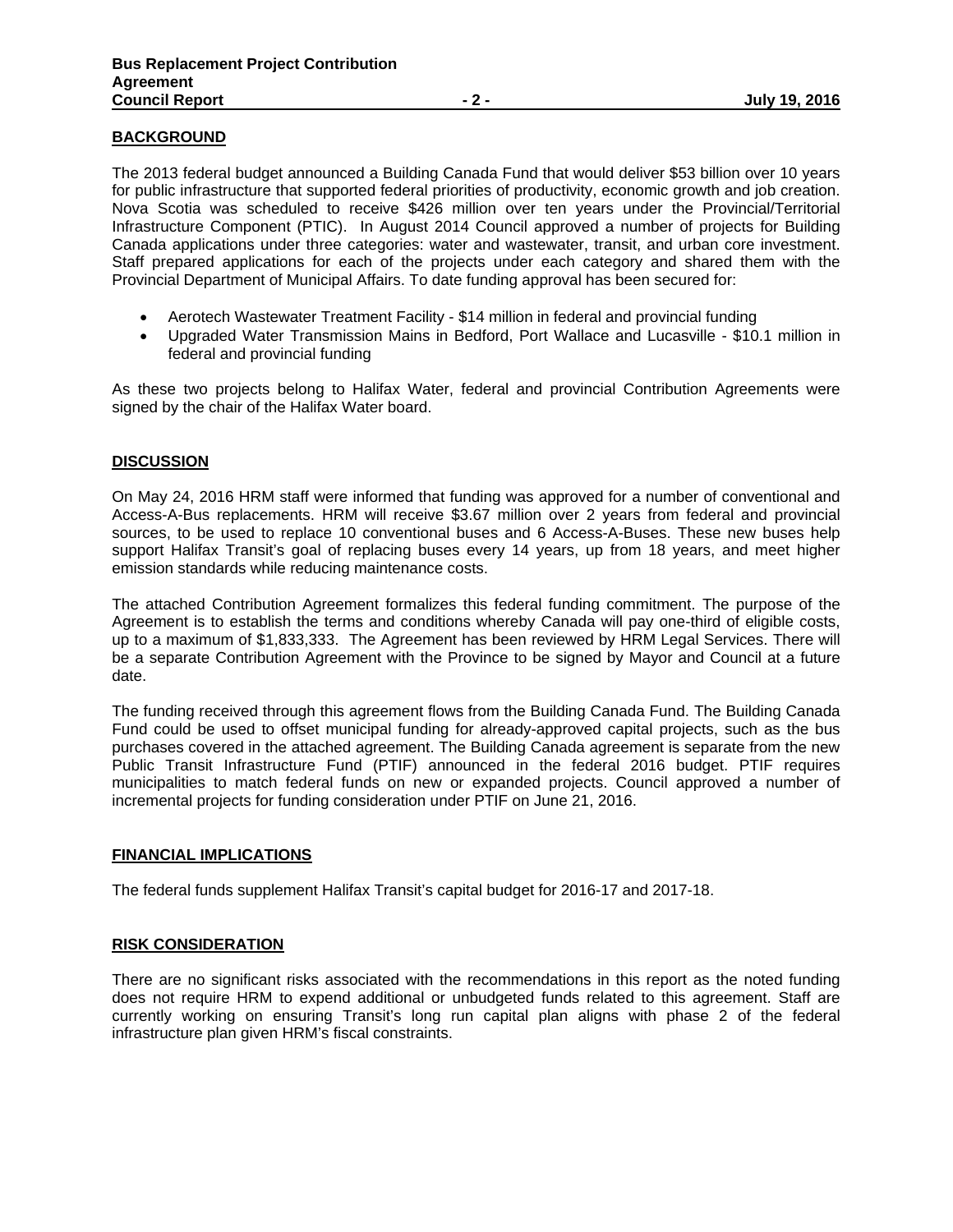#### **COMMUNITY ENGAGEMENT**

N/A

#### **ENVIRONMENTAL IMPLICATIONS**

N/A

#### **ALTERNATIVES**

Council could choose not to approve the acceptance of the federal Contribution Agreement. This is not recommended as the funds will support additional bus replacements for Halifax Transit, which helps to reduce average life of the fleet and subsequent repair and maintenance costs.

#### **ATTACHMENTS**

Appendix A: Canada – Halifax Regional Municipality- New Building Canada Fund: Agreement for the Halifax Regional Municipality Transit Bus Replacement Project

| A copy of this report can be obtained online at http://www.halifax.ca/council/agendasc/cagenda.php then choose the |
|--------------------------------------------------------------------------------------------------------------------|
| appropriate meeting date, or by contacting the Office of the Municipal Clerk at 902.490.4210, or Fax 902.490.4208. |

| Report Prepared by:    | Anne Totten, Intergovernmental Affairs Advisor, 904-490-5623                                       |
|------------------------|----------------------------------------------------------------------------------------------------|
| Report Approved by:    | Maggie Macdonald, Managing Light Sovernment Relations & External Affairs                           |
| Financial Approval by: | 902-490-1742<br>Jerry Blackwood, Apirector of Finance and Information Technology/CFO, 902.490.6470 |
|                        |                                                                                                    |
| Report Approved by:    | Dave Reage, MCIP, LPP, Director, Halifax Transit, 902-490-5138                                     |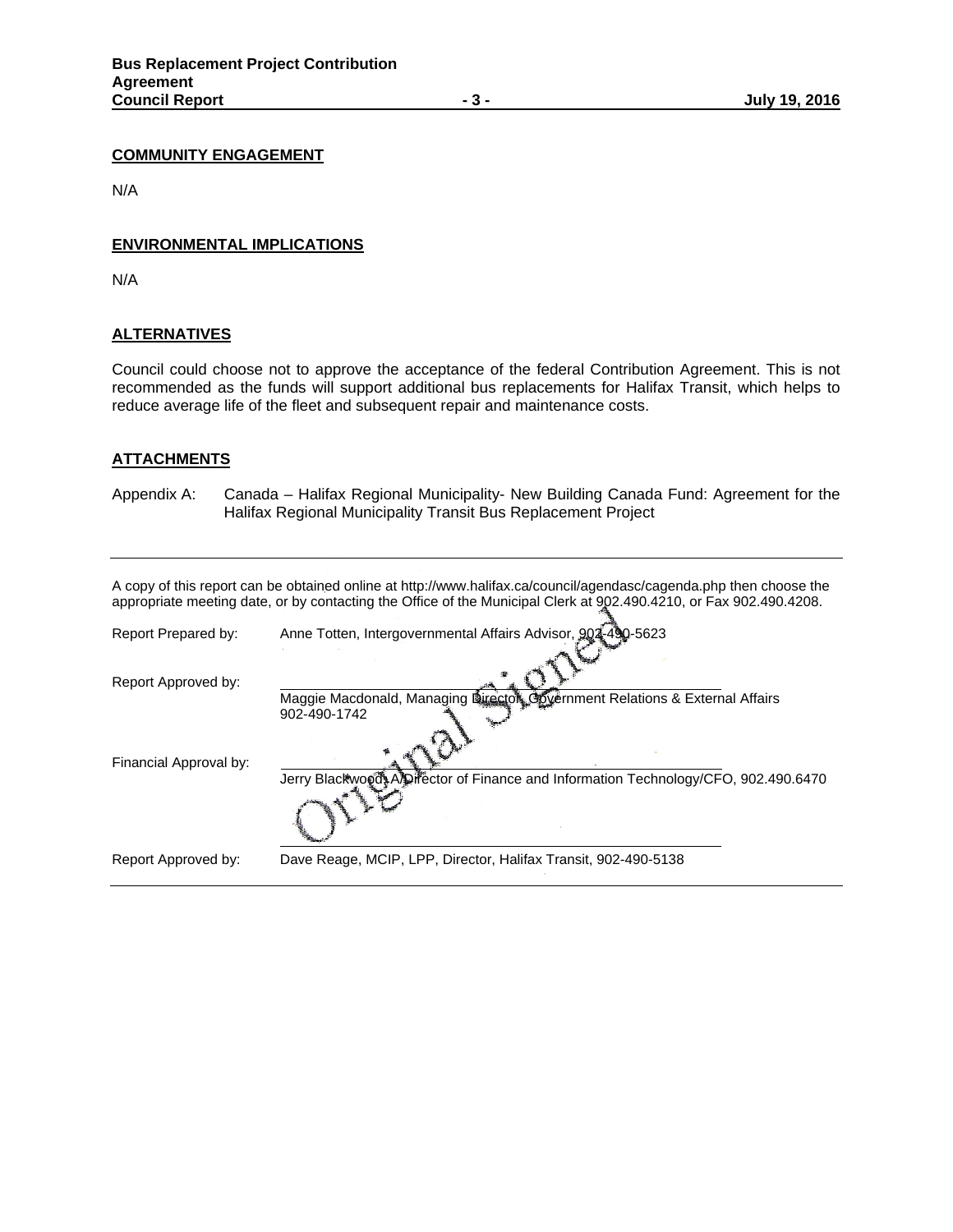#### **CANADA – HALIFAX REGIONAL MUNICIPALITY NEW BUILDING CANADA FUND – PROVINCIAL/TERRITORIAL INFRASTRUCTURE COMPONENT – NATIONAL AND REGIONAL PROJECTS**

### **AGREEMENT FOR THE HALIFAX REGIONAL MUNICIPALITY TRANSIT BUS REPLACEMENT PROJECT**

This Agreement is made as of the date of last signature

- **BETWEEN**: **HER MAJESTY THE QUEEN IN RIGHT OF CANADA**, as represented by the Minister of Infrastructure, Communities and Intergovernmental Affairs ("Canada")
- **AND HALIFAX REGIONAL MUNICIPALITY,** continued or incorporated pursuant to the **HRM Charter**, as represented by the Mayor on behalf of Halifax Regional Council (the "Recipient"),

individually referred to as a "Party" and collectively referred to as the "Parties".

### **RECITALS**

The Government of Canada established the \$53-billion New Building Canada Plan under Budget 2013 that includes a comprehensive and integrated suite of infrastructure initiatives.

The Minister of Infrastructure, Communities and Intergovernmental Affairs is responsible for the Program entitled the New Building Canada Fund – Provincial-Territorial Infrastructure Component-National Regional Projects (the "Program").

The Recipient has submitted to Canada a proposal for the funding of the Project which qualifies for support under the Program.

The Recipient is responsible to carry out the Project and Canada wishes to provide financial support for the Project and its objectives.

**NOW THEREFORE**, in accordance with the mutual covenants and agreements herein, the Parties hereby agree as follows:

## **1. INTERPRETATION**

### *1.1 DEFINITIONS*

In addition to the terms and conditions defined in the recitals and elsewhere in this Agreement, a capitalized term has the meaning given to it in this Subsection.

**"Agreement"** means this contribution agreement and all its schedules, as may be amended from time to time.

**"Agreement End Date"** means March 31, 2024.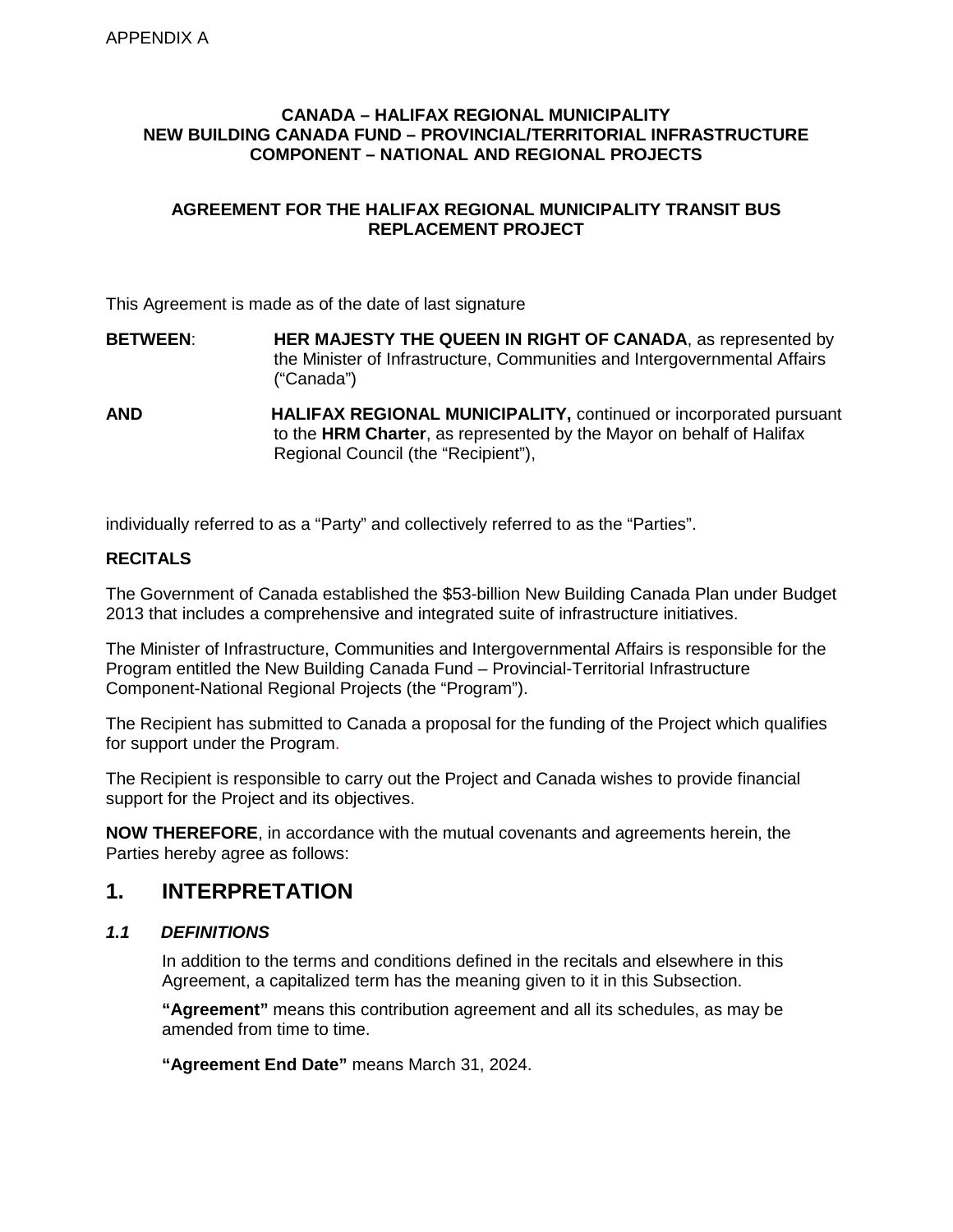"**Asset**" means any real or personal property or immovable or movable asset acquired, purchased, constructed, rehabilitated or improved, in whole or in part, with funds contributed by Canada under the terms and conditions of this Agreement.

"**Asset Disposal Period**" means the period commencing from the Effective Date and ending five (5) years after the Project Closure Date.

"**Committee**" means the Oversight Committee established pursuant to Section 5 (Oversight Committee).

"**Contract**" means an agreement between the Recipient and a Third Party whereby the latter agrees to supply a product or service to the Project in return for financial consideration.

"**Declaration of Completion**" means a declaration in the form substantially prescribed in Schedule D (Declaration of Completion).

"**Effective Date**" means the date of last signature of this Agreement.

"**Eligible Expenditures**" means those costs of the Project incurred and paid by the Recipient and eligible for reimbursement by Canada as set out in Schedule A (Eligible and Ineligible Expenditures).

"**Fiscal Year**" means the period beginning April 1 of a year and ending March 31 of the following year.

"**In-Kind Contribution**" means non-monetary goods and services for which fair value is assigned but for which no payment occurs.

"**Project**" means the project as described in Schedule B (The Project).

"**Project Approval Date**" means MAY 24, 2016 which is the date indicated by Canada in writing to the Recipient following Canada's approval in principle of the Project.

"**Project Closure Date**" means up to eighteen (18) months after the Substantial Completion Date but no later than three months prior to the Agreement End Date.

"**Substantial Completion Date**" means the date as shown on the executed Declaration of Completion submitted by the Recipient marking the date on which the Project can be used for the purpose for which it was intended as described in Schedule B.1 (Project Description).

**Third Party**" means any person or legal entity, other than a Party, who participates in the implementation of the Project by means of a Contract.

"**Total Financial Assistance**" means total Project funding from all sources, including funding from federal, provincial, territorial, and municipal sources, private sources and In-Kind Contributions.

#### *1.2 ENTIRE AGREEMENT*

This Agreement comprises the entire agreement between the Parties in relation to the subject of the Agreement. No prior document, negotiation, provision, undertaking or agreement has legal effect, unless incorporated by reference into this Agreement. No representation or warranty express, implied or otherwise, is made by Canada to the Recipient except as expressly set out in this Agreement.

#### *1.3 DURATION OF AGREEMENT*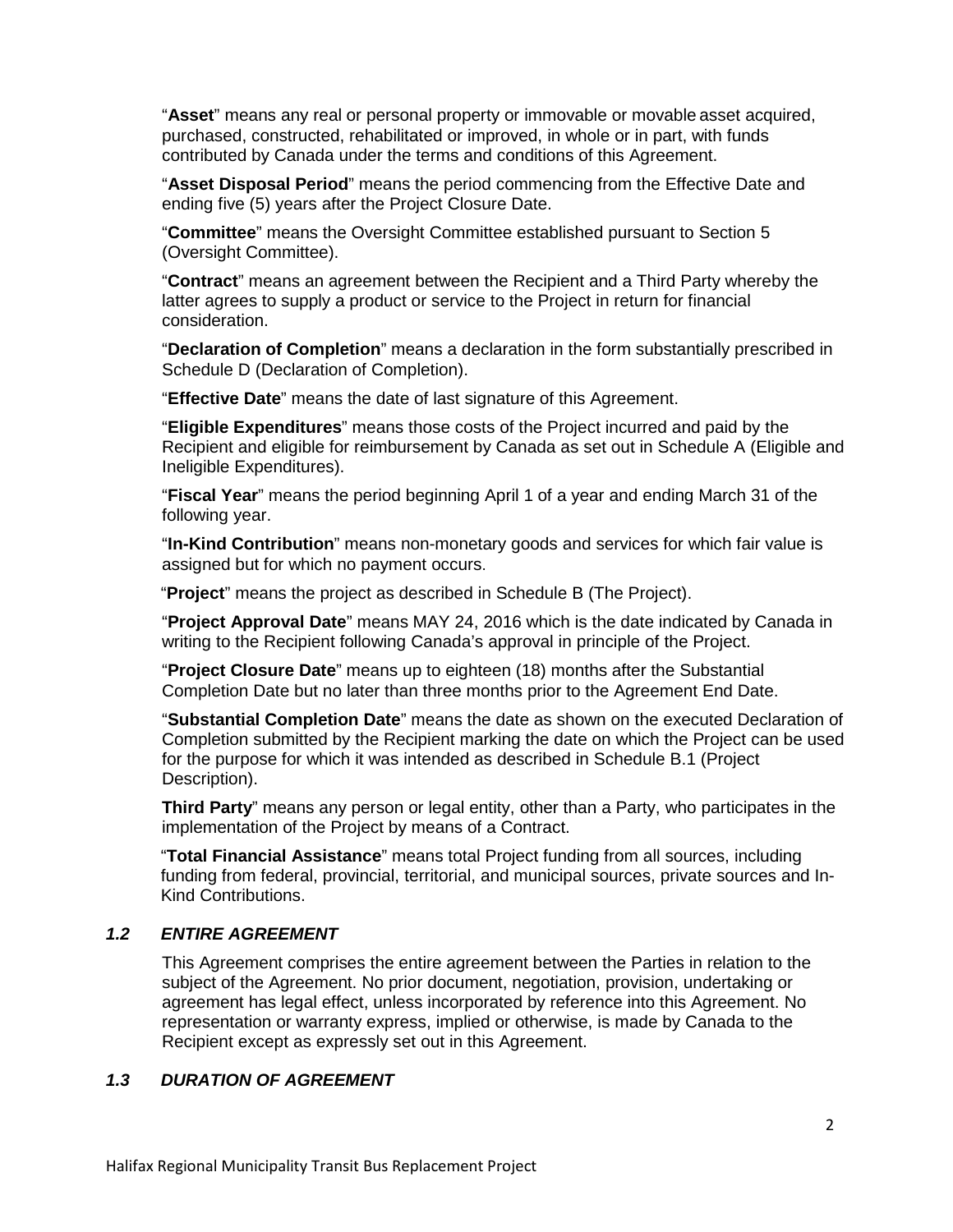This Agreement will be effective as of the Effective Date and will terminate on the Agreement End Date subject to early termination in accordance with this Agreement.

### *1.4 SCHEDULES*

The following schedules are attached to, and form part of this Agreement:

Schedule A – Eligible and Ineligible Expenditures

Schedule B – The Project

Schedule C – Communications Protocol

Schedule D - Declaration of Completion

## **2. PURPOSE OF AGREEMENT**

The purpose of this Agreement is to establish the terms and conditions whereby Canada will contribute funding to the Recipient for the Project.

## **3. OBLIGATION OF THE PARTIES**

### *3.1 CONTRIBUTION BY CANADA*

- a) Canada agrees to pay a contribution to the Recipient of not more than thirty-three and one-third percent (33.33%) of the total Eligible Expenditures for the Project but only up to a maximum of one-million, eight hundred thirty three thousand, three hundred thirty three dollars (\$1,833,333).
- b) Canada will pay the contribution in accordance with the terms and conditions of this Agreement and the Fiscal Year breakdown in Schedule B.2 (Project Cashflow).
- c) If the federal Crown's total contribution towards the Project exceeds thirty-three and one-third percent (33.33%) of the Project's total Eligible Expenditures or if the Total Financial Assistance received or due in respect of the total Project costs exceeds one hundred per cent (100%) thereof, Canada may recover the excess from the Recipient or reduce its contribution by an amount equal to the excess.
- d) The Parties acknowledge that Canada's role in the Project is limited to making a financial contribution to the Recipient for the Project and that Canada will have no involvement in the implementation of the Project or its operation. Canada is neither a decision-maker nor an administrator to the Project.

### *3.2 COMMITMENTS BY THE RECIPIENT*

- a) The Recipient will complete the Project in a diligent and timely manner as per applicable standards and within the costs and deadlines specified in this Agreement and in accordance with the terms and conditions of this Agreement.
- b) The Recipient will be responsible for all costs of the Project including cost overruns, if any.
- c) The Recipient will inform Canada promptly of the Total Financial Assistance received or due for the Project.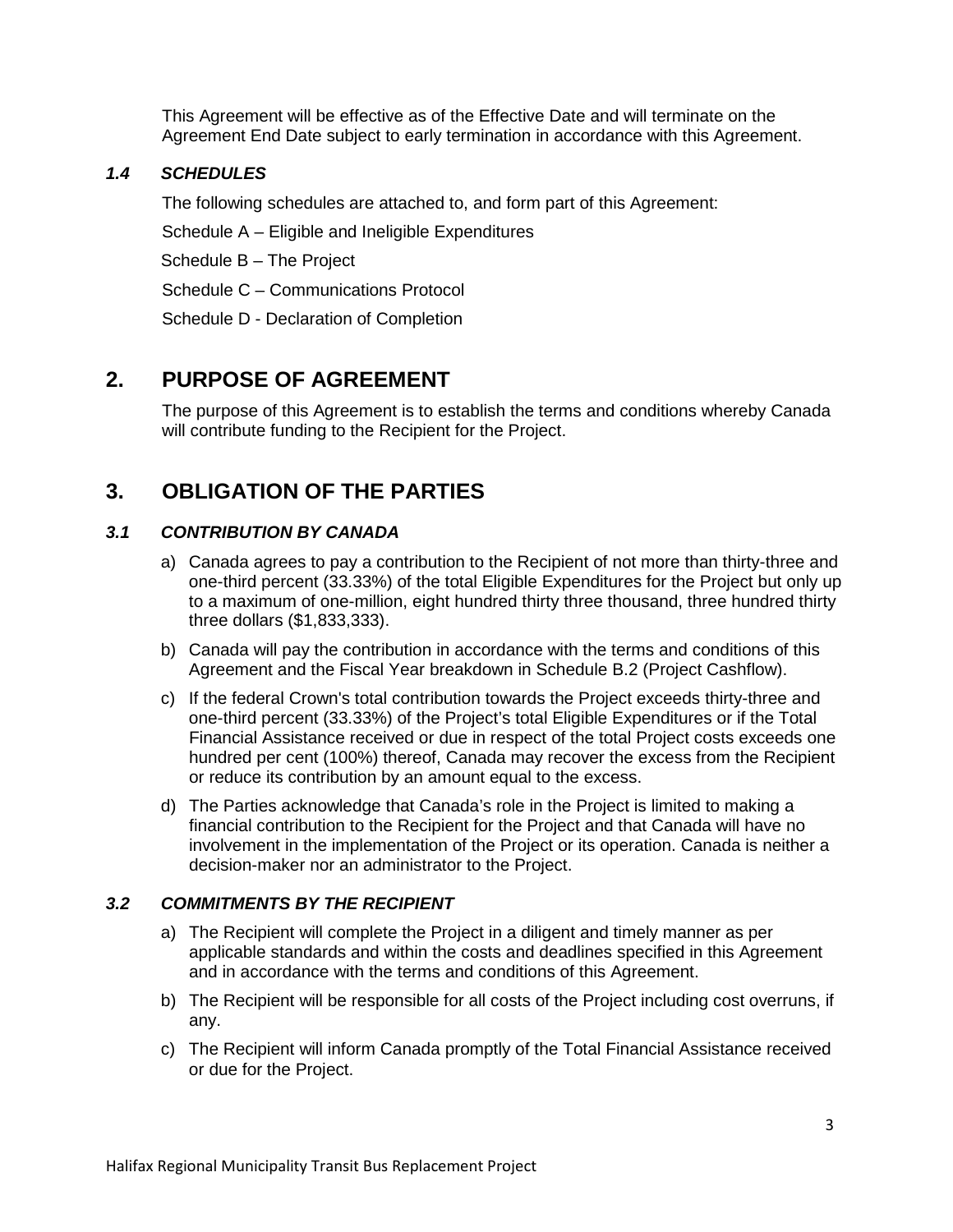- d) The Recipient will repay to Canada any and all disallowed costs, surpluses, unexpended contributions, and overpayments made under and according to the terms and conditions of this Agreement.
- e) The Recipient will ensure the ongoing operation, maintenance, and repair of any Asset, as per appropriate standards, during the Asset Disposal Period.
- f) Canada may request that the Recipient declare to Canada any amounts owing to the federal Crown, under legislation or contribution agreements, which constitute an overdue debt. The Recipient recognizes that any such amount owing is a debt due to the federal Crown and may be set-off by Canada in accordance with Subsection 17.5 (Set-off by Canada).
- g) The Recipient will inform Canada immediately of any fact or event that could compromise wholly or in part the Project.
- h) The Recipient will inform Canada promptly of any planned changes to the Project. The Recipient agrees that any changes to the Project will require Canada's consent, which may be subject to terms and conditions, and a corresponding amendment to the Agreement.

## *3.3 APPROPRIATIONS AND FUNDING LEVELS*

Notwithstanding Canada's obligation to make any payment under this Agreement, this obligation does not arise if, at the time when a payment under this Agreement becomes due, the Parliament of Canada has not passed an appropriation that is sufficient and constitutes lawful authority for making the payment. Canada may reduce or terminate any payment under this Agreement in response to the reduction of appropriations or departmental funding levels in respect of transfer payments, the program under which this Agreement was made or otherwise, as evidenced by any appropriation act or the federal Crown's main or supplementary estimates expenditures. Canada will not be liable for any direct, indirect, consequential, exemplary or punitive damages, regardless of the form of action, whether in contract, tort or otherwise, arising from any such reduction or termination of funding.

### *3.4 FISCAL YEAR BUDGETING*

- a) The amount of the contribution payable by Canada for each Fiscal Year of the Project is set out in Schedule B.2 (Project Cashflow).
- b) If the actual amount payable by Canada in respect of any Fiscal Year of the Project is less than the estimated amount in Schedule B.2 (Project Cashflow), the Recipient may request that Canada re-allocate the difference between the two amounts to a subsequent Fiscal Year. Subject to Subsection 3.3 (Appropriations and Funding Levels), Canada agrees to make reasonable efforts to accommodate the Recipient's request. The Recipient acknowledges that requests for re-allocation of Project funding will require appropriation adjustments or federal Crown approvals.
- c) In the event that any requested re-allocation of Project funding is not approved, the amount of Canada's contribution payable pursuant to Subsection 3.1 (Contribution by Canada) may be reduced by the amount of the requested re-allocation. If the contribution payable by Canada pursuant to Subsection 3.1 (Contribution by Canada) is so reduced, the Parties agree to review the effects of such reduction on the overall implementation of the Project and to adjust the terms and conditions of this Agreement as appropriate.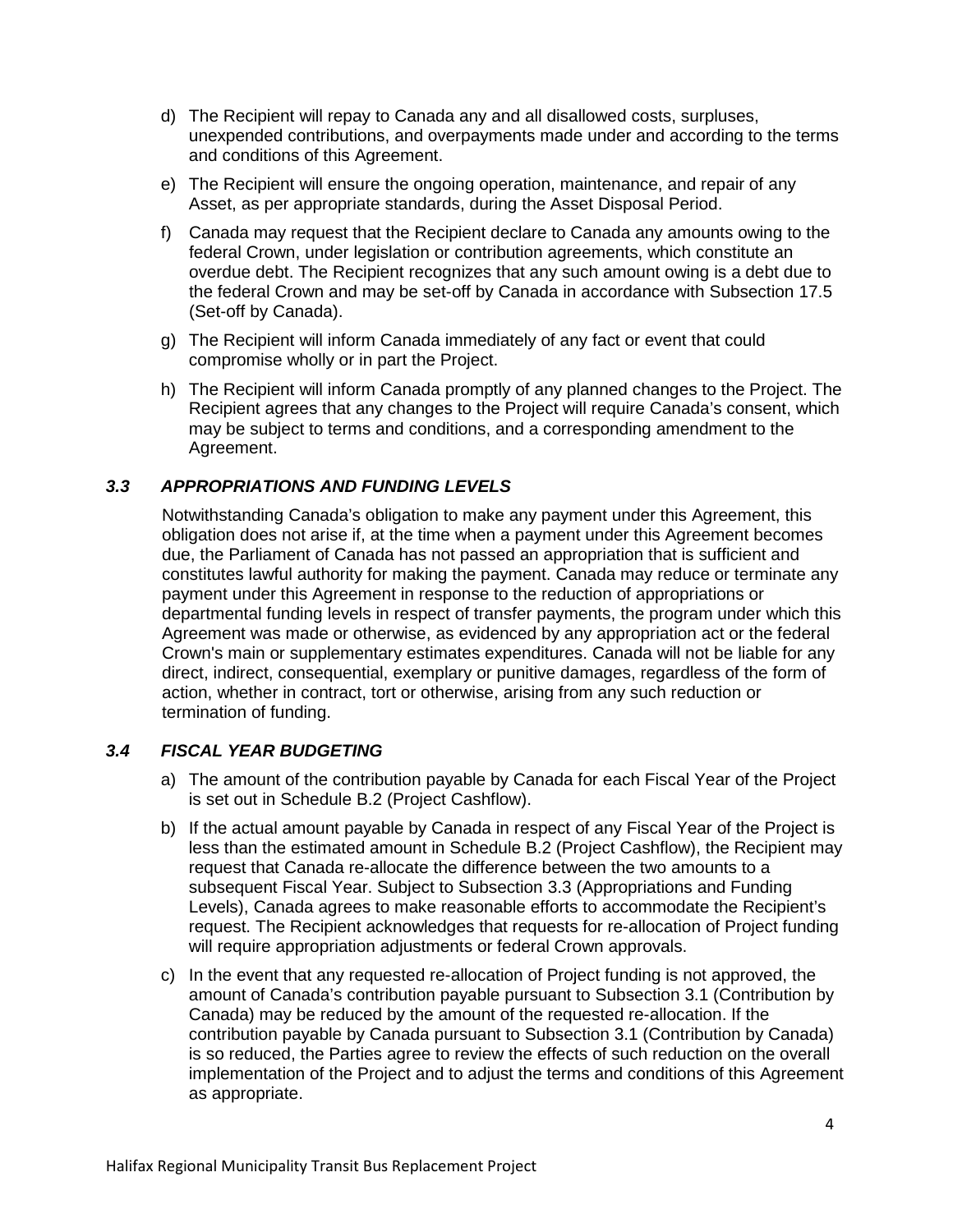### *3.5 CHANGES IN PROJECT COSTS AND FUNDING*

If, at any time during the term of this Agreement, one or all of the Parties determine that it will not be possible to complete the Project unless the Recipient expends amounts in excess of the estimated total expenditures for the Project reflected in Schedule B.2 (Project Cashflow), the Party will immediately notify the other Party of that determination and Canada may suspend its funding obligation. The Recipient will, within thirty (30) business days of a request from Canada, provide a summary of the measures that it proposes to remedy the shortfall. If Canada is not satisfied that the measures proposed will be adequate to remedy the shortfall, then Canada may exercise one of the remedies listed at Subsection 14.3 (Remedies on Default).

## **4. RECIPIENT REPRESENTATIONS AND WARRANTIES**

The Recipient represents and warrants to Canada that:

- a) The Recipient has the capacity and authority to enter into and execute this Agreement pursuant to the HRM Charter Section 74 permitting HRM to enter into agreements with the Province or Government of Canada to provide or administer municipal services;
- b) The Recipient has the capacity and authority to carry out the Project;
- c) The Recipient has the requisite power to own the Assets;
- d) this Agreement constitutes a legally binding obligation of the Recipient, enforceable against it in accordance with its terms and conditions;
- e) all information submitted to Canada as set out in this Agreement is true, accurate, and was prepared in good faith to the best of its ability, skill, and judgment;
- f) any individual, corporation or organization that the Recipient has hired, for payment, who undertakes to speak to or correspond with any employee or other person representing Canada on the Recipient's behalf, concerning any matter relating to the contribution under this Agreement or any benefit hereunder and who is required to be registered pursuant to the federal *Lobbying Act*, is registered pursuant to that *Act;*
- g) the Recipient has not and will not make a payment or other compensation that is contingent upon or is calculated upon the contribution hereunder or the negotiation of the whole or any part of the terms and conditions of this Agreement to any individual, or corporation or organization with which that individual is engaged in doing business with, who is registered pursuant to the federal *Lobbying* Act;
- h) there are no actions, suits, investigations or other proceedings pending or, to the knowledge of the Recipient, threatened and there is no order, judgment or decree of any court or governmental agency which could materially and adversely affect the Recipient's ability to carry out the activities contemplated by this Agreement. The Recipient will inform Canada immediately if any such action or proceedings are threatened or brought during the term of this Agreement; and
- i) the Recipient is in good standing under the laws of the jurisdiction in which it is required to be registered.

## **5. OVERSIGHT COMMITTEE**

The Parties will establish a Committee comprising a federal co-chair and a co-chair from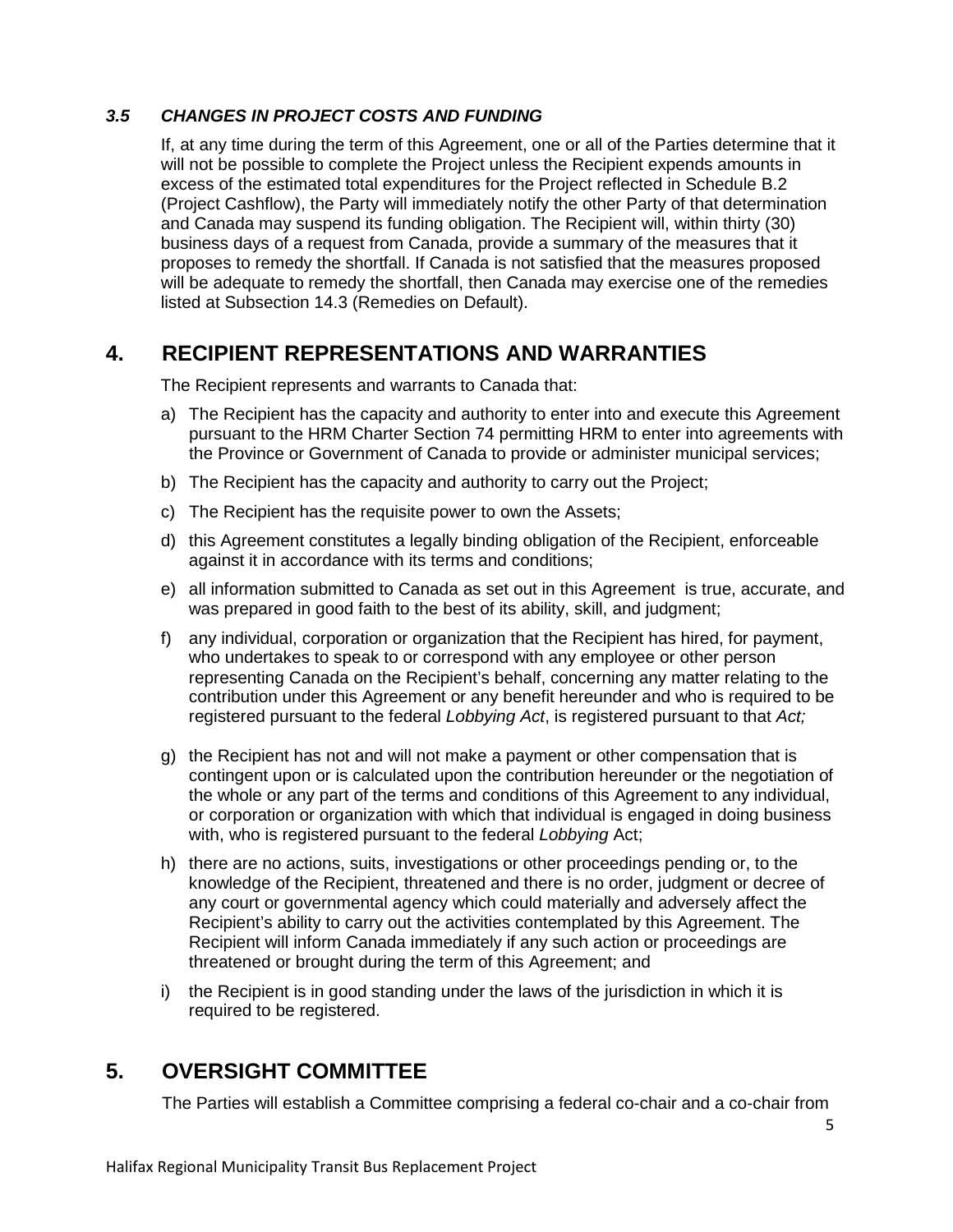the Recipient or use an already existing Committee established between the Parties for the Program, to monitor this Agreement. The Committee will:

- a) monitor the progress of the Project;
- b) act as a forum to resolve potential issues and address concerns;
- c) monitor compliance with the terms and conditions of this Agreement;
- d) review and as necessary, recommend to the Parties amendments to the Agreement; and
- e) attend to any other function required by this Agreement, or as mutually agreed to by the Parties.

## **6. CONTRACT PROCEDURES**

#### *6.1 AWARDING OF CONTRACTS*

- a) The Recipient will ensure that Contracts will be awarded in a way that is fair, transparent, competitive, consistent with value for money principles or in a manner otherwise acceptable to Canada, and if applicable, in accordance with the Agreement on Internal Trade and international trade agreements.
- b) If Canada determines that the Recipient has awarded a Contract in a manner that is not in compliance with the foregoing, upon notification to the Recipient, Canada may consider the expenditures associated with the Contract to be ineligible.

### *6.2 CONTRACT PROVISIONS*

The Recipient will ensure that all Contracts are consistent with, and incorporate, the relevant provisions of this Agreement. More specifically but without limiting the generality of the foregoing, the Recipient agrees to include terms and conditions in all Contracts to ensure that:

- a) the Third Party will keep proper and accurate financial accounts and records, including but not limited to its contracts, invoices, statements, receipts, and vouchers, in respect of the Project it participates in for at least six (6) years after the Project Closure Date and that the Recipient has the contractual right to audit them;
- b) all applicable labour, environmental, and human rights legislation is respected; and
- c) Canada, the Auditor General of Canada, and their designated representatives, to the extent permitted by law, will at all times be permitted to inspect the terms and conditions of the Contract and any records and accounts respecting the Project and will have free access to the Project sites and to any documentation relevant for the purpose of audit.

## **7. CLAIMS AND PAYMENTS**

#### *7.1 PAYMENT CONDITIONS*

Canada will not: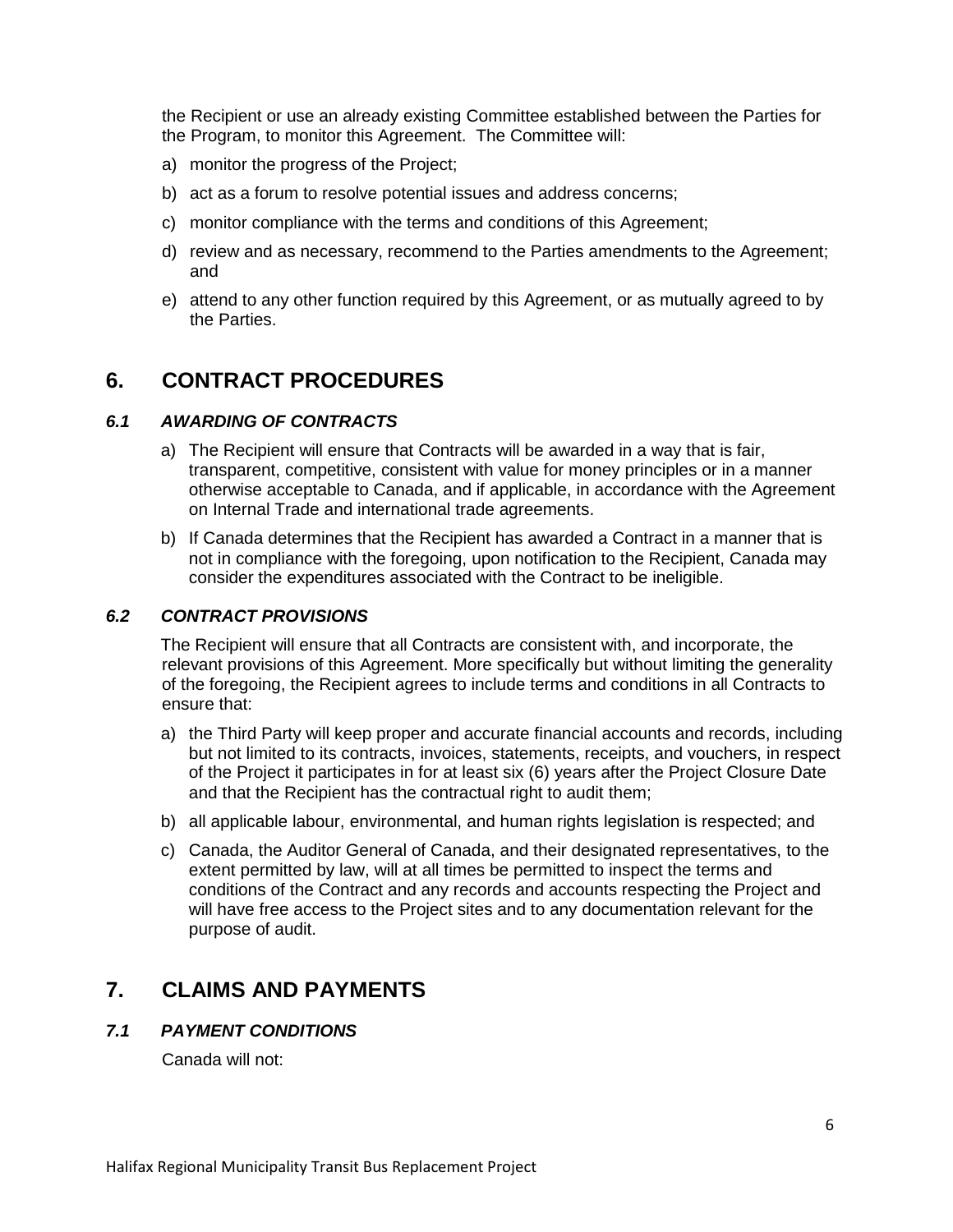- a) make a payment, other than the first Fiscal Year in which claims are submitted, unless Canada has received and approved reports as required under Section 8 (Reporting) and any audit requirements as required in Section 9 (Audit);
- b) pay any claims submitted after the Project Closure Date, unless otherwise accepted by Canada;
- c) pay interest for failing to make a payment under this Agreement.

### *7.2 PROGRESS CLAIMS AND PAYMENTS*

- a) The Recipient will submit progress claims to Canada covering the Recipient's Eligible Expenditures, in a form acceptable to Canada. Each progress claim must include the following:
	- i. an attestation by a senior official, designated in writing by the Recipient, that the information submitted in support of the claim is accurate and that Eligible Expenditures have been incurred and paid;
	- ii. an invoice with the breakdown of Eligible Expenditures claimed by Project component in accordance with Schedule B.2 (Project Cashflow); and
	- iii. for each Eligible Expenditure, a copy of the corresponding invoice and identification of: the date on which the Eligible Expenditure was incurred, the date on which the Eligible Expenditure was paid, and the category of Eligible Expenditures in Schedule A (Eligible and Ineligible Expenditures) to which each Eligible Expenditure corresponds.
- b) Canada will make a payment upon review and acceptance of a progress claim, subject to the terms and conditions of this Agreement.

## *7.3 DECLARATION OF COMPLETION*

- a) Prior to executing the Declaration of Completion, the Recipient will request confirmation from Canada as to whether the Declaration of Completion lists all relevant documents.
- b) The Declaration of Completion must be signed by an authorized official as deemed acceptable by Canada, and it must list all relevant documents as agreed to by Canada.
- c) The Declaration of Completion must be submitted to Canada when the Project can be used for the purpose for which it was intended but no later than the Project Closure Date.

## *7.4 RETENTION OF CONTRIBUTION*

Canada may retain up to ten percent (10%) of its contribution under this Agreement. Any amount retained by Canada will be released by Canada when the Recipient fulfills all of its obligations under this Agreement.

### *7.5 FINAL CLAIM*

The Recipient will submit a final claim to Canada no later than the Project Closure Date. The final claim must include all information required under Subsection 7.2 (Progress Claims and Payments).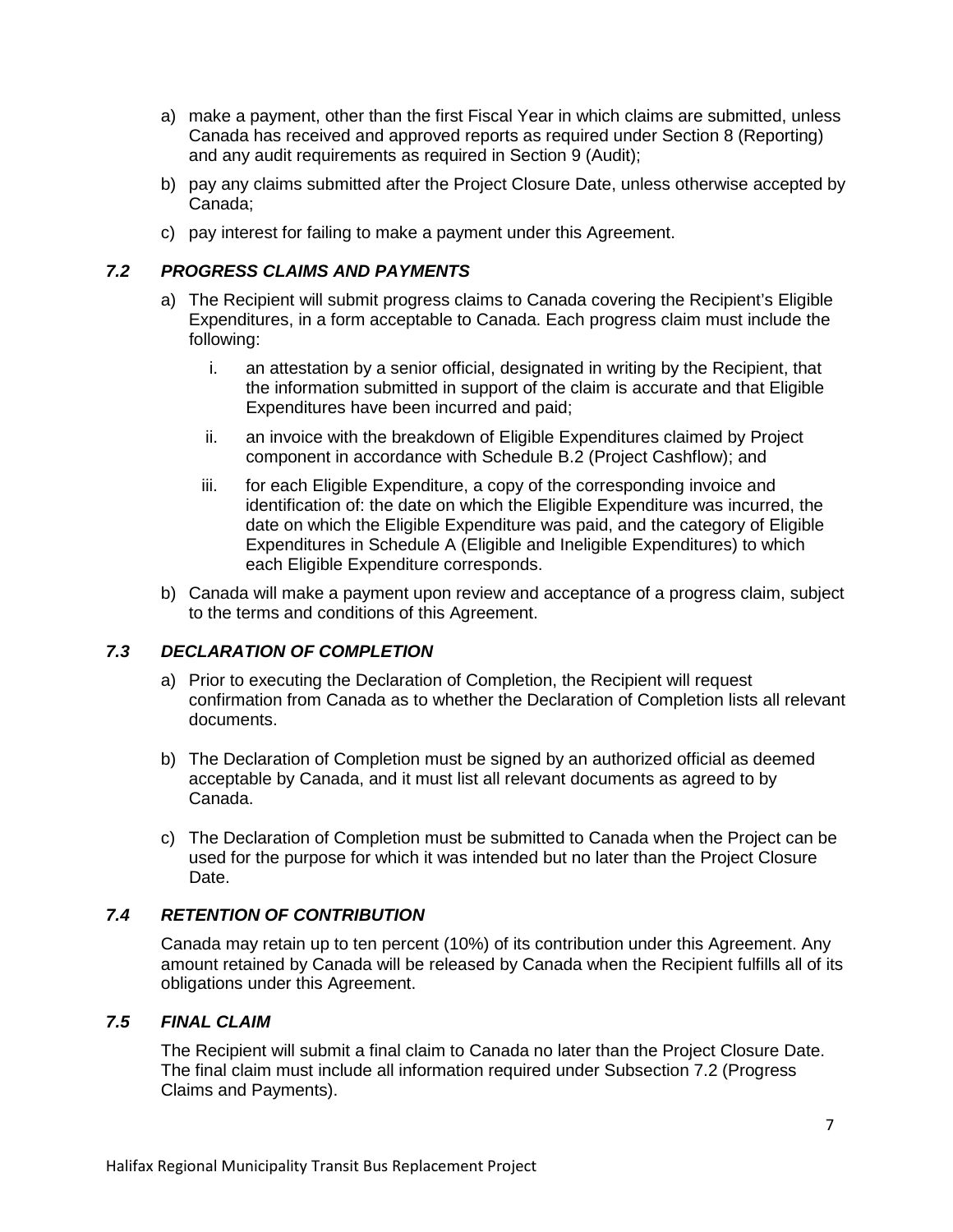### *7.6 FINAL ADJUSTMENTS*

Upon Canada's receipt of the final claim, but before issuing the final payment, the Parties will jointly carry out a final reconciliation of all claims and payments in respect of the Project and make any adjustments required in the circumstances.

### *7.7 FINAL PAYMENT*

Canada will make a final payment upon review and acceptance of the final claim, subject to the terms and conditions of this Agreement.

## **8. REPORTING**

#### *8.1 PROGRESS REPORT*

- a) The Recipient will submit progress reports to Canada at a timing and frequency determined by Canada but no less than twice a year. The first progress report under this Agreement must cover the period from the Project Approval Date.
- b) Each progress report will include, at a minimum, the following information:
	- i. A summary of the Project's progress and an update of Schedule B.2 (Project Cashflow);
	- ii. An update on Project issues/risks, if any, and mitigation measures; and
	- iii. Highlights of communication activities of the Project.

#### *8.2 FINAL REPORT*

The Recipient will submit a final report to Canada for approval no later than the Project Closure Date. The final report will include:

- a) All information required under paragraph 8.1. b) (Progress Report), covering the period from the last progress report to the Project Closure Date; and
- b) A cumulative summary of the Project, which will include the following information:
	- i. the Project's completed results compared to the baseline established prior to the start of the Project as listed under Schedule B.1 (Project Description);
	- ii. total expenditures for the Project;
	- iii. total Eligible Expenditures for the Project; and
	- iv. confirmation of the Total Financial Assistance in accordance with paragraph 3.2 (c) (Commitments by the Recipient).

## **9. AUDIT**

- a) The Recipient will submit its annual audited financial statements to Canada by July 31 of each year. The audit will be conducted by an accredited and independent auditor in accordance with the Canadian Auditing Standards.
- b) Canada may require the Recipient to submit to Canada additional assurances in the form of an independent audit opinion, carried out at the Recipient's expense but recognized as an Eligible Expenditure, conducted by an accredited and independent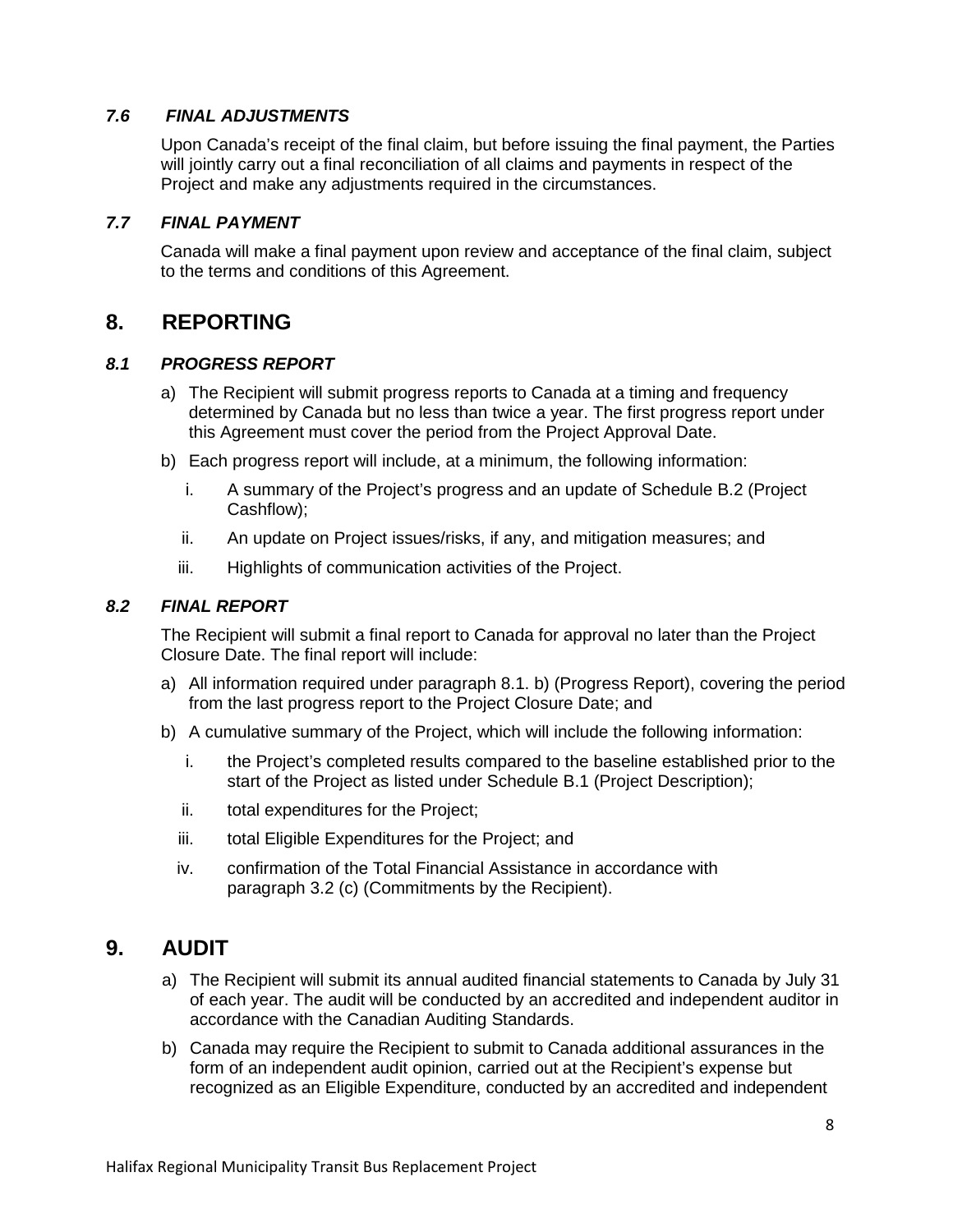auditor in accordance with the Canadian Auditing Standards to confirm that expenditures claimed to Canada for reimbursement were eligible.

- c) Canada reserves the right to undertake, at any time, any other audit in relation to the Project at its expense.
- d) The Recipient agrees to ensure that prompt and timely corrective action is taken in response to any audit findings and recommendations conducted in accordance with this Agreement. The Recipient will submit to Canada in a timely manner, a report on follow-up actions taken to address recommendations and results of the audit.
- e) The Recipient will keep proper and accurate financial accounts and records, including but not limited to its Contracts, invoices, statements, receipts, and vouchers, in respect of the Project for at least six (6) years after the Project Closure Date.

## **10. EVALUATION**

The Recipient agrees to provide Project-related information to Canada during and following the termination of the Agreement in order for Canada to conduct an evaluation of the performance of the Program.

## **11. ACCESS**

The Recipient will provide Canada and its designated representatives with reasonable and timely access to the Project sites, facilities, and any documentation for the purposes of audit, inspection, monitoring, evaluation, and ensuring compliance with this Agreement.

## **12. COMMUNICATIONS**

- a) The Parties will comply with Schedule C (Communications Protocol).
- b) The Recipient acknowledges that the following may be made publicly available by Canada:
	- i. its name, the amount awarded by Canada, and the general nature of the Project; and
	- ii. any evaluation or audit report and other reviews related to this Agreement.

## **13. DISPUTE RESOLUTION**

The Parties will keep each other informed of any issue that could be contentious by exchanging information:

- a) If a contentious issue arises, it will be referred to the Committee. The Committee will, within thirty (30) business days, examine it and, in good faith, attempt to resolve it.
- b) Where the Committee cannot agree on a resolution, the issue will be referred to the Parties for resolution. The Parties will provide a decision within ninety (90) business days.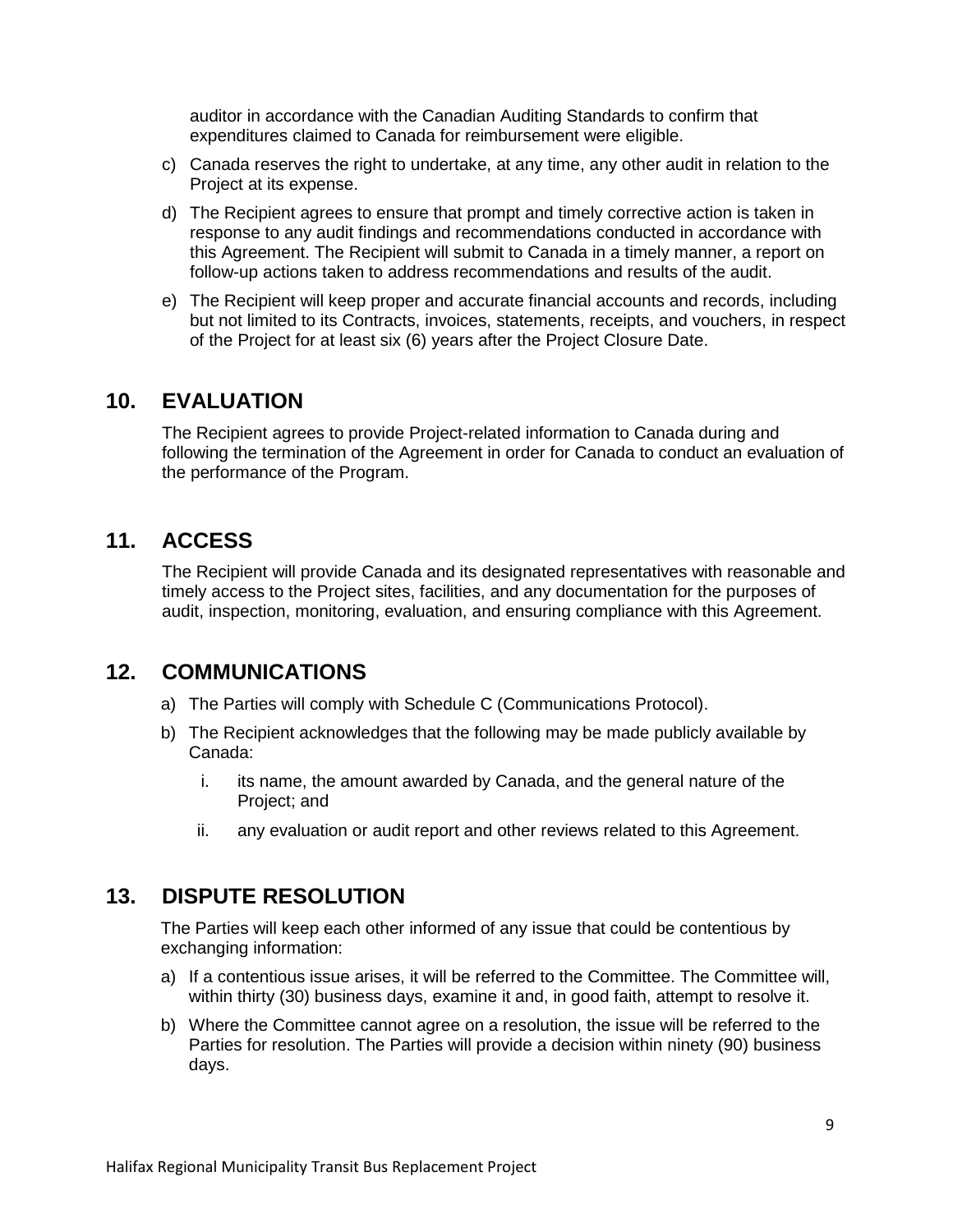- c) Where the Parties cannot agree on a resolution, the Parties may explore any alternative dispute resolution mechanisms available to them to resolve the issue.
- d) Any payments related to the issue will be suspended, together with the obligations related to such issue, pending resolution.

The Parties agree that nothing in this Section will affect, alter or modify the rights of Canada to terminate this Agreement.

## **14. DEFAULT**

### *14.1 EVENTS OF DEFAULT*

The following events constitute Events of Default under this Agreement:

- a) the Recipient has not complied with one or more of the terms and conditions of this Agreement;
- b) the Recipient has not completed the Project in accordance with the terms and conditions of this Agreement;
- c) the Recipient has submitted false or misleading information to Canada or made a false or misleading representation in respect of the Project or in this Agreement, except for an error in good faith, demonstration of which is incumbent on the Recipient, to Canada's satisfaction;
- d) the Recipient has neglected or failed to pay Canada any amount due in accordance with this Agreement.

### *14.2 DECLARATION OF DEFAULT*

- a) Canada may declare a default if:
	- i. one or more of the Events of Default occurs;
	- ii. Canada gave notice to the Recipient of the event which in Canada's opinion constitutes an Event of Default; and
	- iii. the Recipient has failed, within thirty (30) business days of receipt of the notice, either to remedy the Event of Default or to notify and demonstrate, to the satisfaction of Canada, that it has taken such steps as are necessary to remedy the Event of Default.

#### *14.3 REMEDIES ON DEFAULT*

In the event Canada declares a default under Subsection 14.2 (Declaration of Default), Canada may exercise one or more of the following remedies, without limiting any remedy available to it at law:

a) suspend any obligation by Canada to contribute or continue to contribute funding to the Project, including any obligation to pay an amount owing prior to the date of such suspension;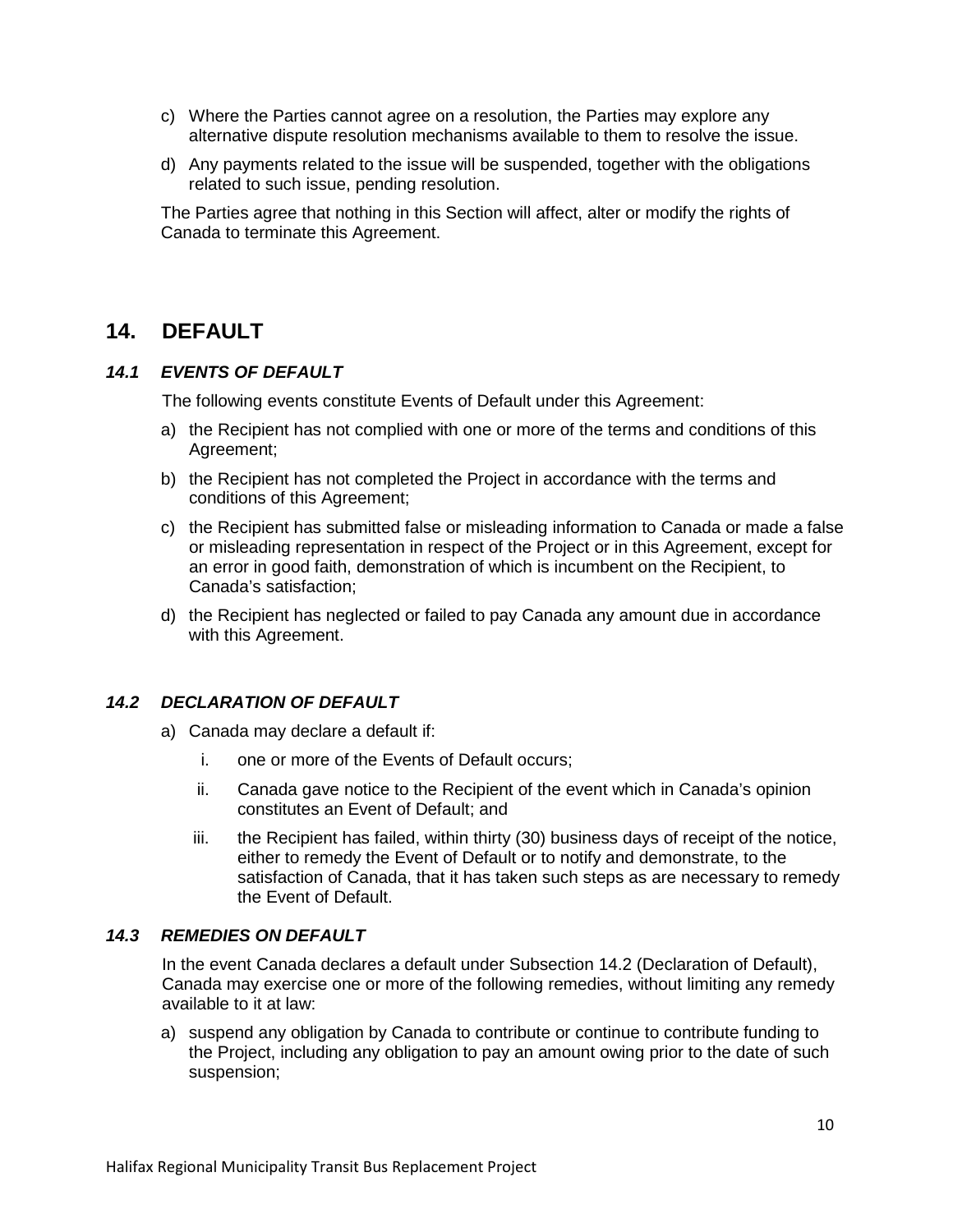- b) terminate any obligation of Canada to contribute or continue to contribute funding to the Project, including any obligation to pay any amount owing prior to the date of such termination;
- c) require the Recipient to reimburse Canada all or part of the contribution paid by Canada to the Recipient;
- d) terminate the Agreement

# **15. LIMITATION OF LIABILITY AND INDEMNIFICATION**

### *15.1 DEFINITION OF PERSON*

In this section, "Person" includes, without limitation, a person, Recipient, Third Party, corporation, or any other legal entity, and their officers, servants, employees or agents.

#### *15.2 LIMITATION OF LIABILITY*

In no event will Canada, its officers, servants, employees or agents be held liable for any damages in contract, tort (including negligence) or otherwise, for:

- a) any injury to any Person, including, but not limited to, death, economic loss or infringement of rights;
- b) any damage to or loss or destruction of property of any Person; or
- c) any obligation of any Person, including, but not limited to, any obligation arising from a loan, capital lease or other long term obligation;

in relation to this Agreement or the Project.

#### **15.3** *INDEMNIFICATION*

The Recipient will at all times indemnify and save harmless Canada, its officers, servants, employees or agents, from and against all actions, claims, demands, losses, costs, damages, suits or other proceedings, whether in contract, tort (including negligence) or otherwise, by whomsoever brought or prosecuted in any manner based upon or occasioned by:

- a) any injury to any Person, including, but not limited to, death, economic loss or any infringement of rights;
- b) any damage to or loss or destruction of property of any Person; or
- c) any obligation of any Person, including, but not limited to, any obligation arising from a loan, capital lease or other long term obligation

in relation to this Agreement or Project, except to the extent to which such actions, claims, demands, losses, costs, damages, suits or other proceedings are caused by the negligence or breach of the Agreement by an officer, servant, employee or agent of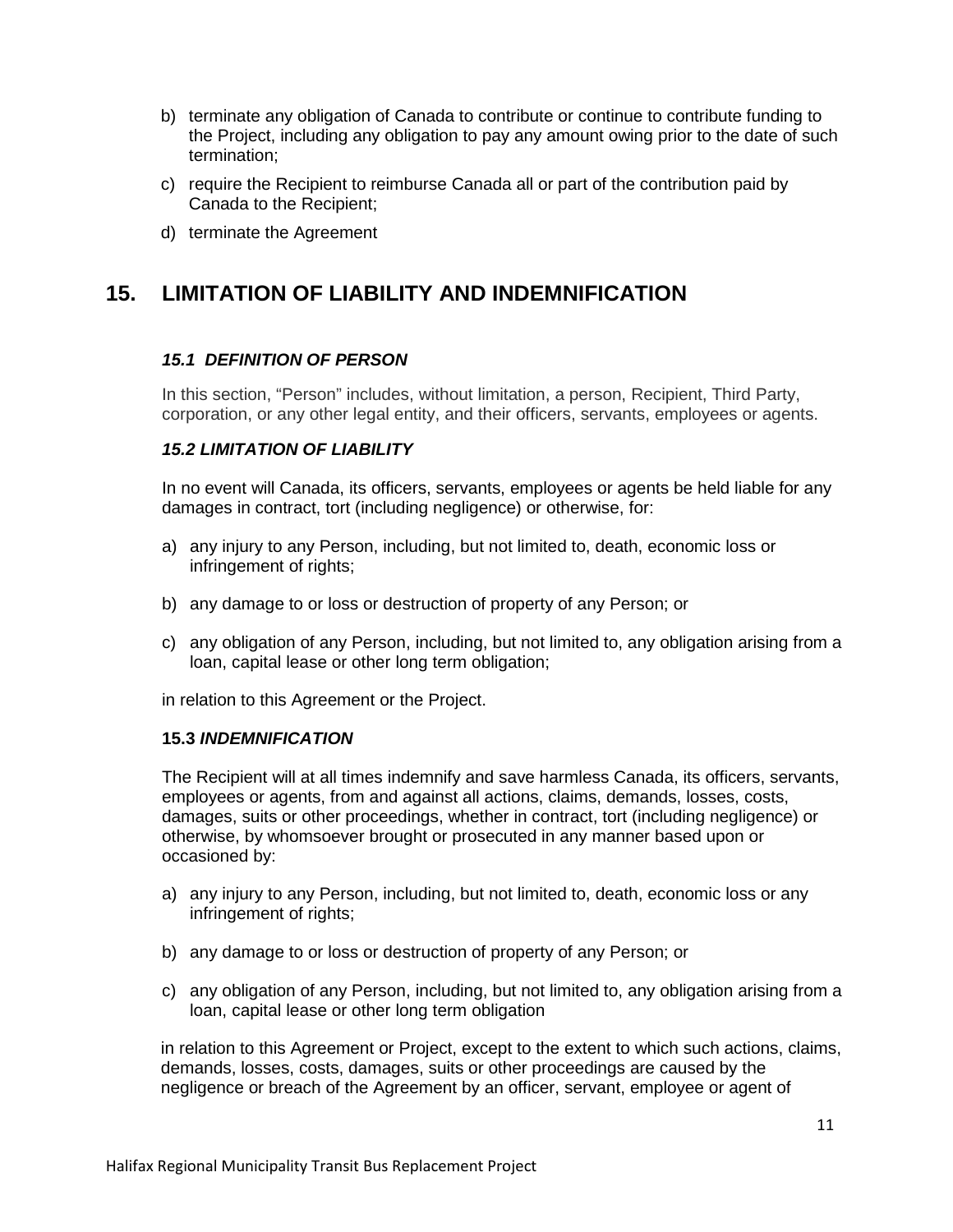Canada in the performance of his or her duties.

## **16. ASSETS**

### *16.1 DISPOSAL OF ASSETS*

- a) Unless otherwise agreed to by the Parties, the Recipient will retain title to and ownership of an Asset for the Asset Disposal Period.
- b) The Recipient undertakes to notify Canada in writing, one hundred eighty (180) business days in advance if, at any time during the Asset Disposal Period, the Recipient proposes to sell, lease, encumber, use in a manner other than as described in their request for funding under the Program or in the Agreement, or otherwise dispose of, directly or indirectly, any Asset, other than to Canada, Nova Scotia, or a Crown Corporation, upon disposition, undertakes to reimburse Canada, at Canada's discretion, any funds received from Canada for the Project.

## **17. GENERAL**

## *17.1 SURVIVAL*

The Parties' rights and obligations which, by their nature, extend beyond the termination of this Agreement, will survive any termination of this Agreement.

#### *17.2 ACCOUNTING PRINCIPLES*

All accounting terms will have the meanings assigned to them, all calculations will be made and all financial data to be submitted will be prepared, in accordance with the Canadian Auditing Standards in effect in Canada.

### *17.3 DEBTS DUE TO THE FEDERAL CROWN*

Any amount owed to Canada under this Agreement by the Recipient will constitute a debt due to the federal Crown, which the Recipient will reimburse Canada forthwith on demand.

### *17.4 INTEREST ON DEBTS DUE TO THE FEDERAL CROWN*

Debts due to the federal Crown by the Recipient will accrue interest in accordance with the federal *Interest and Administrative Charges Regulations*.

#### *17.5 SET-OFF BY CANADA*

Any debt due to the federal Crown by the Recipient may be set-off against any amounts payable by Canada to the Recipient under this Agreement.

### *17.6 MEMBERS OF THE HOUSE OF COMMONS AND SENATE*

No member of the House of Commons or the Senate of Canada will be admitted to any share or part of this Agreement, or to any benefit arising from it, that is not otherwise available to the general public. The Recipient will promptly inform Canada should it become aware of the existence of any such situation.

### *17.7 CONFLICT OF INTEREST*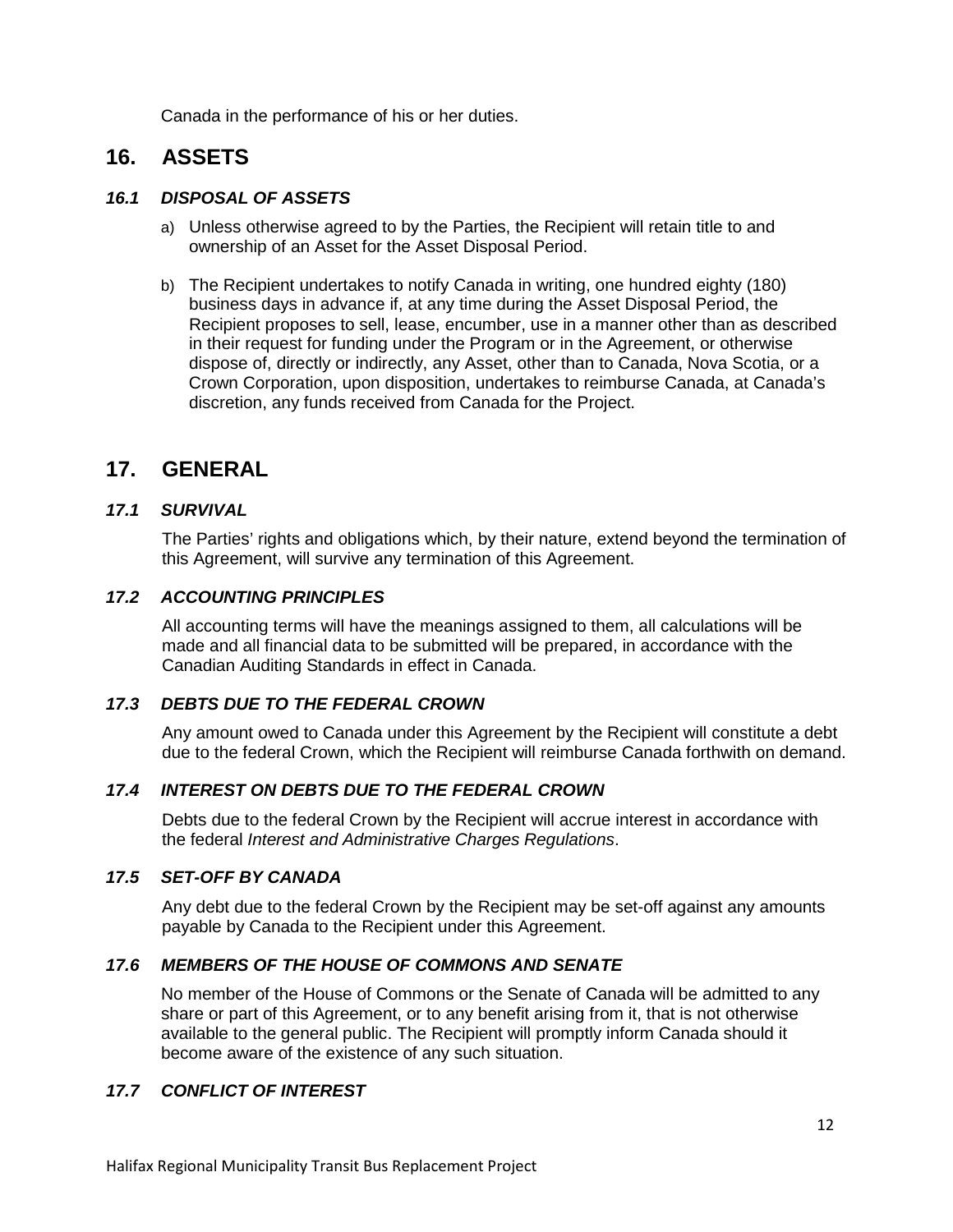No current or former public servant or public office holder to whom any post-employment, ethics and conflict of interest legislation, guidelines, codes or policies of Canada applies will derive direct benefit from this Agreement unless the provision or receipt of such benefits is in compliance with such legislation, guidelines, policies or codes. The Recipient will promptly inform Canada should it become aware of the existence of any such situation.

### *17.8 NO AGENCY, PARTNERSHIP, JOINT VENTURE, ETC.*

- a) No provision of this Agreement and no action by the Parties will establish or be deemed to establish a partnership, joint venture, principal-agent relationship or employer-employee relationship in any way or for any purpose whatsoever between Canada and the Recipient or between Canada and a Third Party.
- b) The Recipient will not represent itself, including in any agreement with a Third Party, as a partner, employee or agent of Canada.

## *17.9 NO AUTHORITY TO REPRESENT*

Nothing in this Agreement is to be construed as authorizing any person, including a Third Party, to contract for or to incur any obligation on behalf of Canada or to act as an agent for Canada. The Recipient will take the necessary action to ensure that any Contract between the Recipient and any Third Party contains a provision to that effect.

## *17.10 ASSIGNMENT*

The Recipient will not transfer or assign its rights or obligations under this Agreement without the prior written consent of Canada. Any attempt by the Recipient to assign any of the rights, duties or obligations of this Agreement without Canada's express written consent is void.

### *17.11 COUNTERPART SIGNATURE*

This Agreement may be signed in counterpart, and the signed copies will, when attached, constitute an original agreement.

#### *17.12 SEVERABILITY*

If for any reason a provision of this Agreement that is not a fundamental term of this Agreement between the Parties is found to be or becomes invalid or unenforceable, in whole or in part, and if both Parties agree, it will be deemed to be severable and will be deleted from this Agreement, but all the other terms and conditions of this Agreement will continue to be valid and enforceable.

### *17.13 AMENDMENTS*

This Agreement, including its schedules, can only be amended in writing by the Parties.

### *17.14 WAIVER*

A Party may waive any of its rights under this Agreement only in writing. Any tolerance or indulgence demonstrated by the Party will not constitute a waiver.

### *17.15 NOTICE*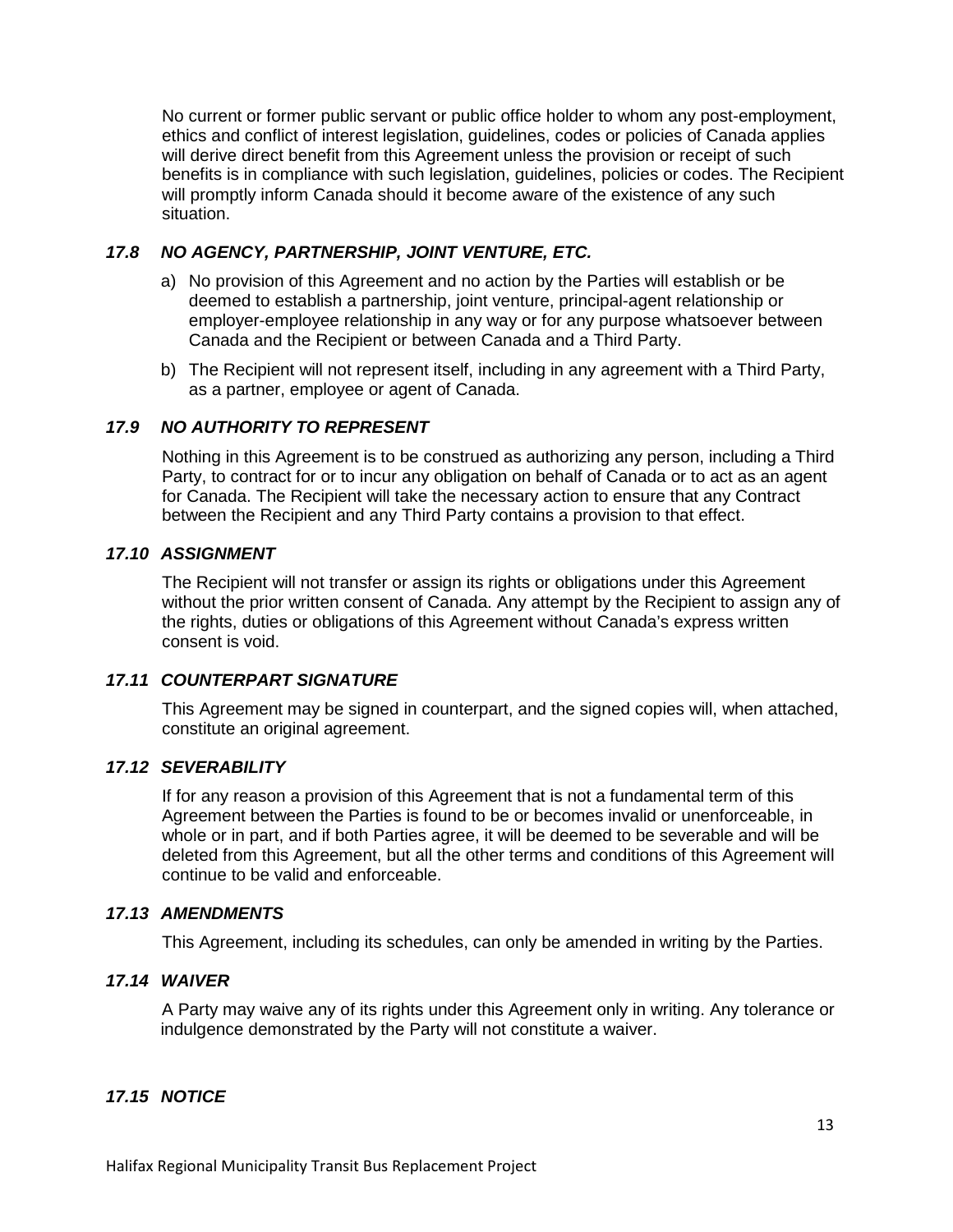Any notice provided for under this Agreement may be delivered in person, sent by mail or facsimile, addressed to:

for Canada:

ASSISTANT DEPUTY MINISTER PROGRAM OPERATIONS BRANCH 1100 - 180 Kent Street Ottawa, Ontario K1P 0B6 Canada

or to such other address or facsimile number or addressed to such other person as Canada may, from time to time, designate in writing to the Recipient; and

for the Recipient:

DIRECTOR"S OFFICE HALIFAX TRANSIT 200 Ilsley Ave Dartmouth, NS B3B 1V1 Canada

or such other address or facsimile number or addressed to such other person as the Recipient may, from time to time, designate in writing to Canada.

Such notice will be deemed to have been received, if sent by mail, when receipt is acknowledged by the other Party; by facsimile, when transmitted and receipt is confirmed; and in person, when delivered.

#### *17.16 COMPLIANCE WITH LAWS*

The Recipient will comply with all applicable laws and regulations and all requirements of regulatory bodies having jurisdiction over the subject matter of the Project.

#### *17.17 GOVERNING LAW*

This Agreement is governed by the laws applicable in the Province of Nova Scotia.

#### *17.18 SUCCESSORS AND ASSIGNS*

This Agreement is binding upon the Parties and their respective successors and assigns.

#### *17.19 INTELLECTUAL PROPERTY*

All intellectual property that arises in the course of the Project will vest in the Recipient.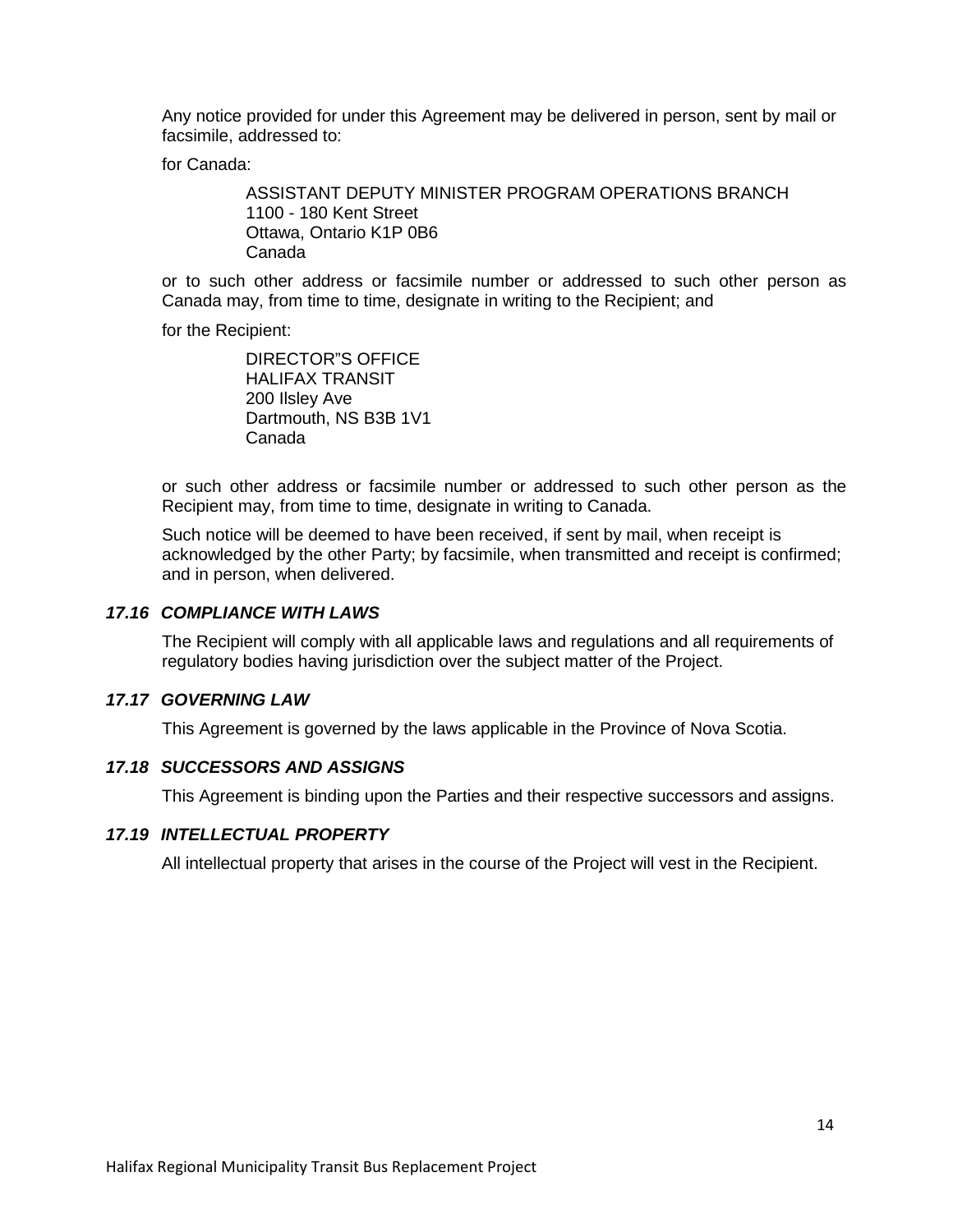# **SIGNATURES**

The Parties have executed this Agreement through authorized representatives on the date stated opposite each respective Party's signature.

### **HER MAJESTY THE QUEEN IN RIGHT OF CANADA**

| Date:<br><u> 1980 - Jan Samuel Barbara, martin da shekara tsara 1980 - An tsara 1980 - An tsara 1980 - An tsara 1980 - An</u> | The Honourable Amarjeet Sohi<br>Minister of Infrastructure, Communities and<br>Intergovernmental Affairs |
|-------------------------------------------------------------------------------------------------------------------------------|----------------------------------------------------------------------------------------------------------|
|                                                                                                                               | <b>HALIFAX REGIONAL MUNICIPALITY</b>                                                                     |
| Date:                                                                                                                         | Name:                                                                                                    |

Title: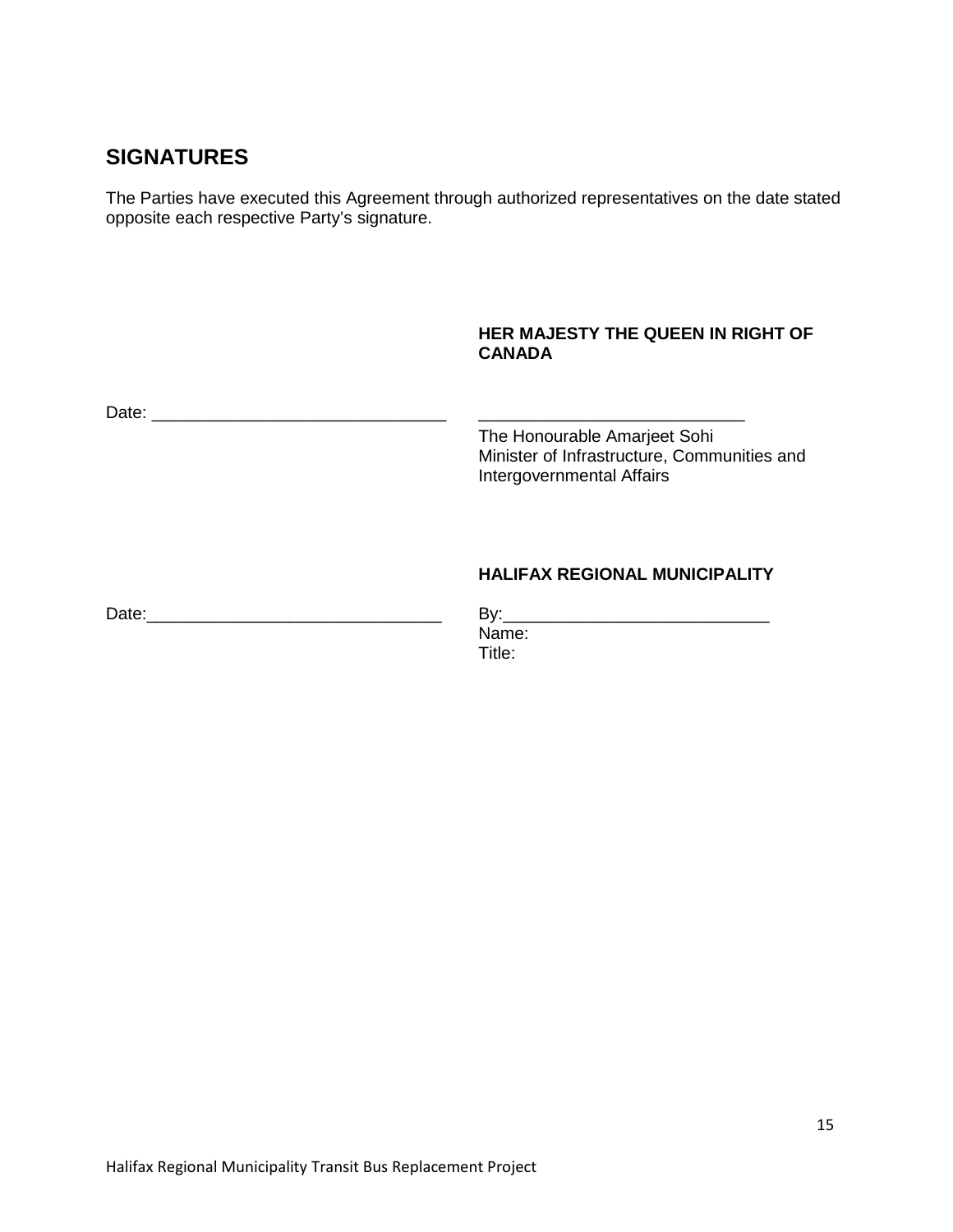# **SCHEDULE A – ELIGIBLE AND INELIGIBLE EXPENDITURES**

### *A.1. ELIGIBLE EXPENDITURES*

Eligible Expenditures will include only the following:

- a) the capital costs of acquiring, constructing or renovating a tangible asset, as defined and determined according to generally accepted accounting principles in Canada;
- b) expenditures directly associated with joint federal communication activities (press releases, press conferences, translation, etc.) and with Project signage related to funding recognition as set out in Schedule C (Communications Protocol);
- c) all planning (including plans and specifications) and assessment costs specified in the agreement such as the costs of environmental planning, surveying, engineering, architectural supervision, testing and management consulting services. Canada will contribute no more than fifteen percent (15%) of its contribution to this cost;
- d) the costs of engineering and environmental reviews, including environmental assessments *Canadian Environmental Assessment Act 2012* and the costs of remedial activities, mitigation measures and follow-up identified in any environmental assessment;
- e) costs of Project–related signage, lighting, project markings and utility adjustments;
- f) costs of Aboriginal consultation;
- g) the Recipient audit and evaluation costs as specified in the Agreement;
- h) the incremental costs of the Recipient's employees may be included as Eligible Expenditures under the following conditions:
	- the Recipient is able to demonstrate that it is not economically feasible to tender a Contract and clearly demonstrate that there is value for money in using internal employees;
	- the employee or equipment is engaged directly in respect of the work that would have been the subject of the Contract; and
	- the arrangement is approved in advance and in writing by Canada.
- i) leasing of equipment related to the construction of the Project; and
- j) other costs that, in the opinion of Canada, are considered to be direct and necessary for the successful implementation of the Project and have been approved by Canada in writing prior to being incurred.

Eligible Expenditures can begin to accrue effective as of the Project Approval Date. However, all Eligible Expenditures outlined above can be reimbursed to the Recipient only following the Effective Date of the Agreement.

#### *A.2 INELIGIBLE EXPENDITURES*

The following are deemed ineligible expenditures:

a) expenditures incurred prior to the Project Approval Date, as well as any and all expenditures related to Contracts signed prior to the Project Approval Date;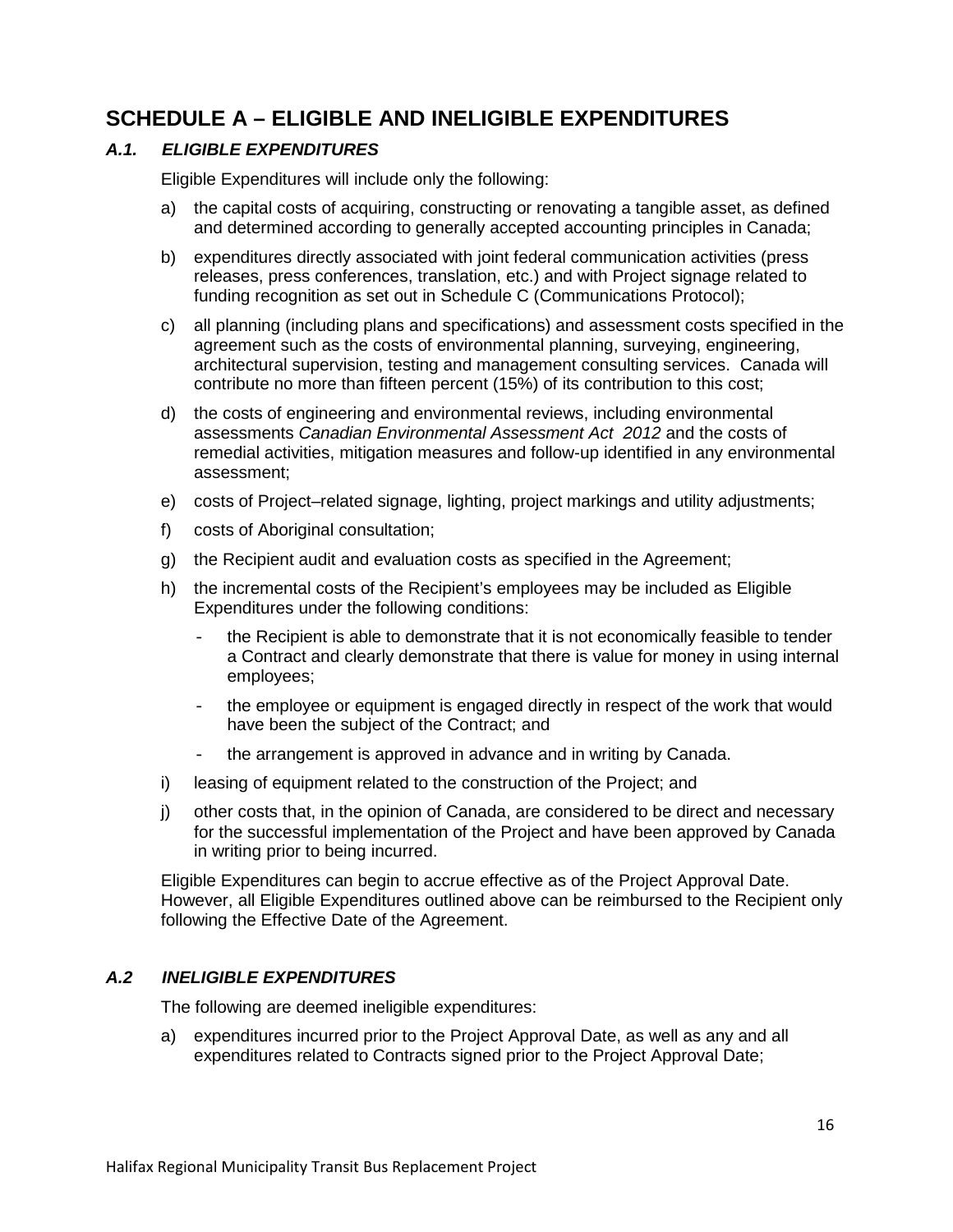- b) expenditures incurred after the Project Closure Date with the exception of expenditures related to audit and evaluation requirements pursuant to the Agreement and as agreed to by Canada;
- c) the expenditures related to developing a business case or proposal for funding;
- d) the expenditures related to purchasing land, buildings and associated real estate and other fees;
- e) financing charges and interest payments on loans;
- f) leasing land, buildings, equipment and other facilities except those specified as Eligible Expenditures in A.1.i) above;
- g) furnishing and moveable assets which are not deemed essential for the operation of the Project;
- h) general repairs and maintenance of the Project and related structures, unless they are part of a larger capital expansion project;
- i) services or works normally provided by the Recipient, incurred in the course of implementation of the Project, except those specified as Eligible Expenditures;
- j) the expenditures related to any goods and services which are received through donations or In-Kind Contributions;
- k) any overhead costs, including salaries and other employment benefits of any employees of the Recipient, direct or indirect operating or administrative costs of the Recipient, and more specifically the costs related to planning, engineering, architecture, supervision, management and other activities normally carried out by its staff, except in accordance with paragraph A.1c) and h) above;
- l) taxes for which the Recipient is eligible for a tax rebate and all other costs eligible for rebates; and
- m) legal fees.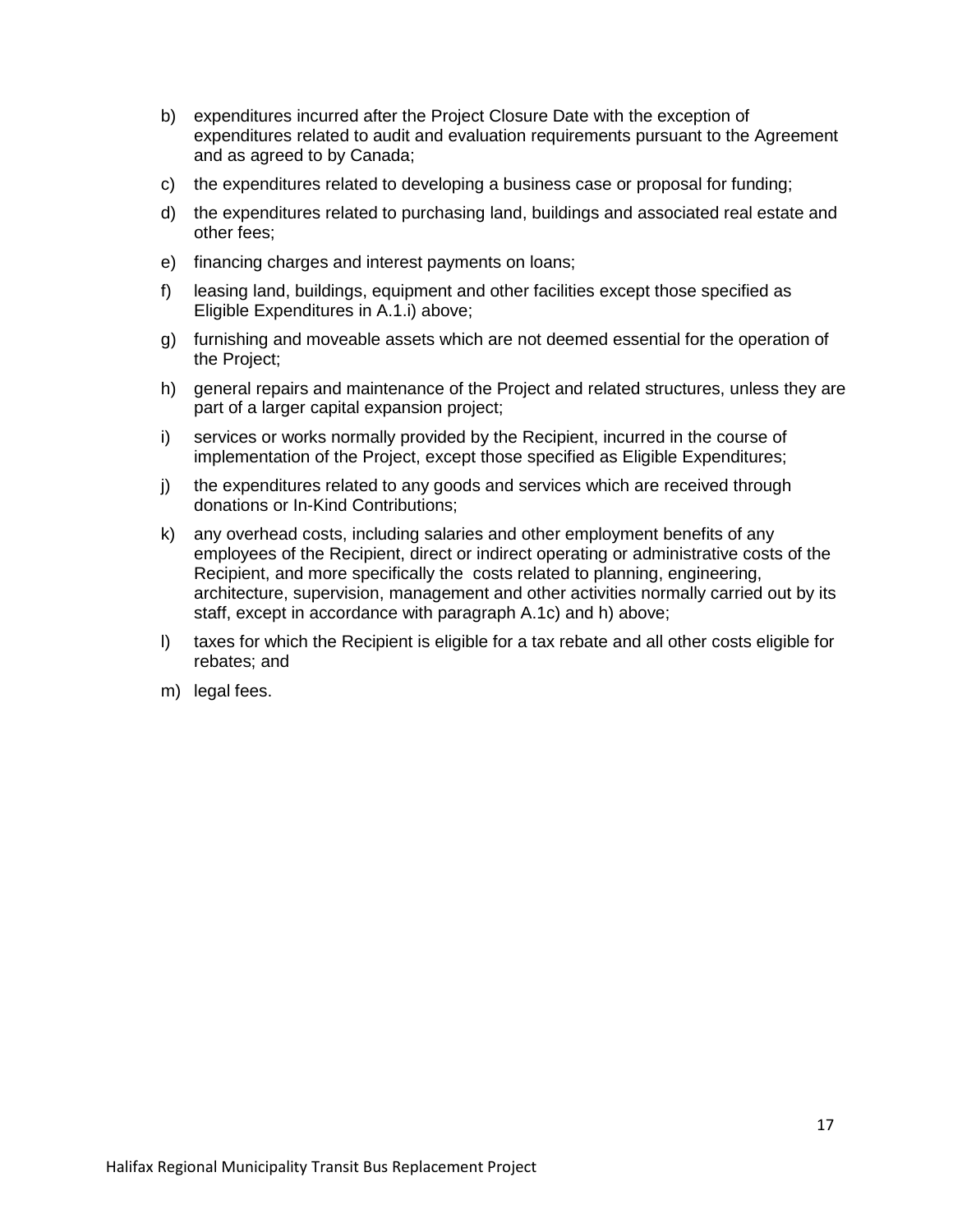# **SCHEDULE B - THE PROJECT**

## **B1. Project Description:**

The project involves the renewal of the Halifax Transit Fleet through the purchase of ten conventional 40-Foot accessible low floor buses as replacements for older buses and six Access A Bus vehicles. The conventional buses to be replaced are those with high floor and nonaccessible buses. The new accessibility features included are low floor with kneeling, wheel chair ramp, flip seats and wheelchair positions and bicycle racks.

## **B1.1 Project Objective**:

The project aims to:

• Increase service reliability and accesibility

| <b>Outputs</b>                                                         | <b>Indicators</b>                                                                                                                                                                                                                                                                                                                                                                                                                                                                                                                                                                                                                            | <b>Initial</b><br><b>State</b> | <b>Target</b><br><b>State</b> | <b>Actual</b><br><b>Results</b> |  |  |
|------------------------------------------------------------------------|----------------------------------------------------------------------------------------------------------------------------------------------------------------------------------------------------------------------------------------------------------------------------------------------------------------------------------------------------------------------------------------------------------------------------------------------------------------------------------------------------------------------------------------------------------------------------------------------------------------------------------------------|--------------------------------|-------------------------------|---------------------------------|--|--|
| <b>Increased Service Reliability</b>                                   | Number of<br><b>New Buses</b>                                                                                                                                                                                                                                                                                                                                                                                                                                                                                                                                                                                                                | 16 old to<br>replace           | 16 (new)                      |                                 |  |  |
| Increase Accessible Buses                                              | Number of<br>accessible<br>buses                                                                                                                                                                                                                                                                                                                                                                                                                                                                                                                                                                                                             | 334/360                        | 344/360*                      |                                 |  |  |
| <b>Outcome(s)</b>                                                      | <b>Indicators</b>                                                                                                                                                                                                                                                                                                                                                                                                                                                                                                                                                                                                                            | <b>Baseline</b>                | <b>Target</b>                 | <b>Actual</b><br><b>Results</b> |  |  |
| Compliance with accessibility<br>standards for persons with disability | Compliance                                                                                                                                                                                                                                                                                                                                                                                                                                                                                                                                                                                                                                   | Non-<br>compliant              | Compliant                     |                                 |  |  |
| <b>Minimum Federal Requirements</b>                                    | Proponents must demonstrate the economic<br>advantages and the broader public benefits of the<br>project.<br>Projects must be part of an official, integrated land-<br>use and transportation development plan or strategy.<br>Where applicable, projects must be consistent with the<br>approved plans of regional transportation bodies.<br>Proponents must demonstrate that their proposal is<br>based on current or projected demand and the<br>intended results must be substantiated.<br>If the project includes an ITS component or system,<br>that the ITS component or system is compliant with<br>the ITS Architecture for Canada. |                                |                               |                                 |  |  |

## **B1.2 Expected Results:**

\* The 16 new buses are all accessible, but only 10 buses are replacing non-accessible buses.

## **B.1.3 Boundaries:**

The location(s) of the Project can be defined as bus routes throughout the Halifax Regional Municipality.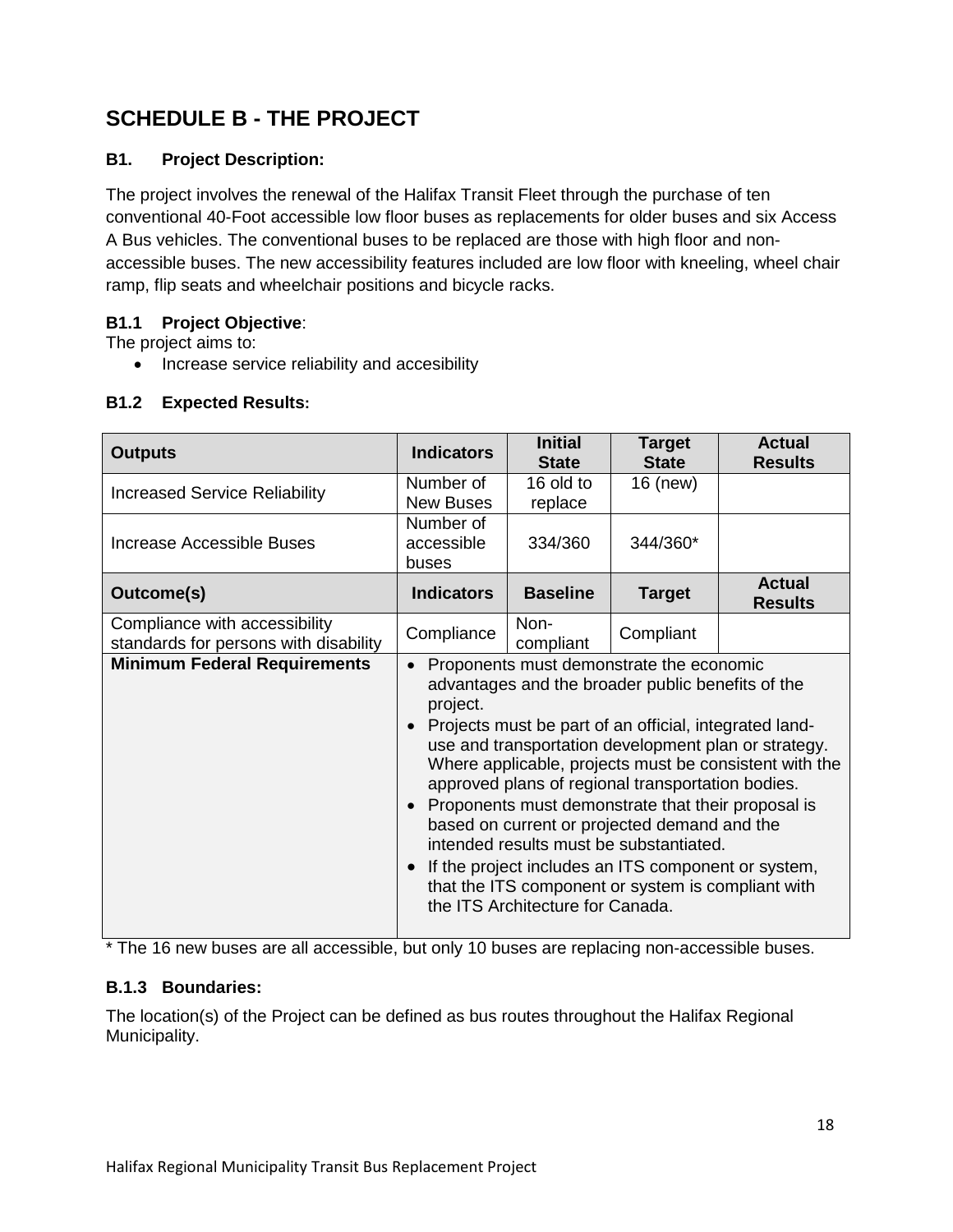# **B2. Project Cashflow**

|                                     | <b>Estimated Expenditures</b>                                                                                                                                                 |             |                                                                                        | <b>Forecast</b> |             |             |
|-------------------------------------|-------------------------------------------------------------------------------------------------------------------------------------------------------------------------------|-------------|----------------------------------------------------------------------------------------|-----------------|-------------|-------------|
| <b>Project</b><br><b>Components</b> | <b>Estimated</b><br><b>Estimated</b><br><b>Estimated</b><br><b>Contribution</b><br><b>Eligible</b><br><b>Total</b><br><b>Expenditures</b><br><b>Expenditures</b><br>by Canada |             | <b>Forecast of Estimated</b><br><b>Contribution by Canada by</b><br><b>Fiscal Year</b> |                 | Total (\$)  |             |
|                                     |                                                                                                                                                                               |             |                                                                                        | 2016/17         | 2017/18     |             |
| <b>Purchase Cost</b>                | \$5,592,000                                                                                                                                                                   | \$5,500,000 | \$1,833,333                                                                            | \$750,000       | \$1,083,333 | \$1,833,333 |
| Totals                              | \$5,592,000                                                                                                                                                                   | \$5,500,000 | \$1,833,333                                                                            | \$750,000       | \$1,083,333 | \$1,833,333 |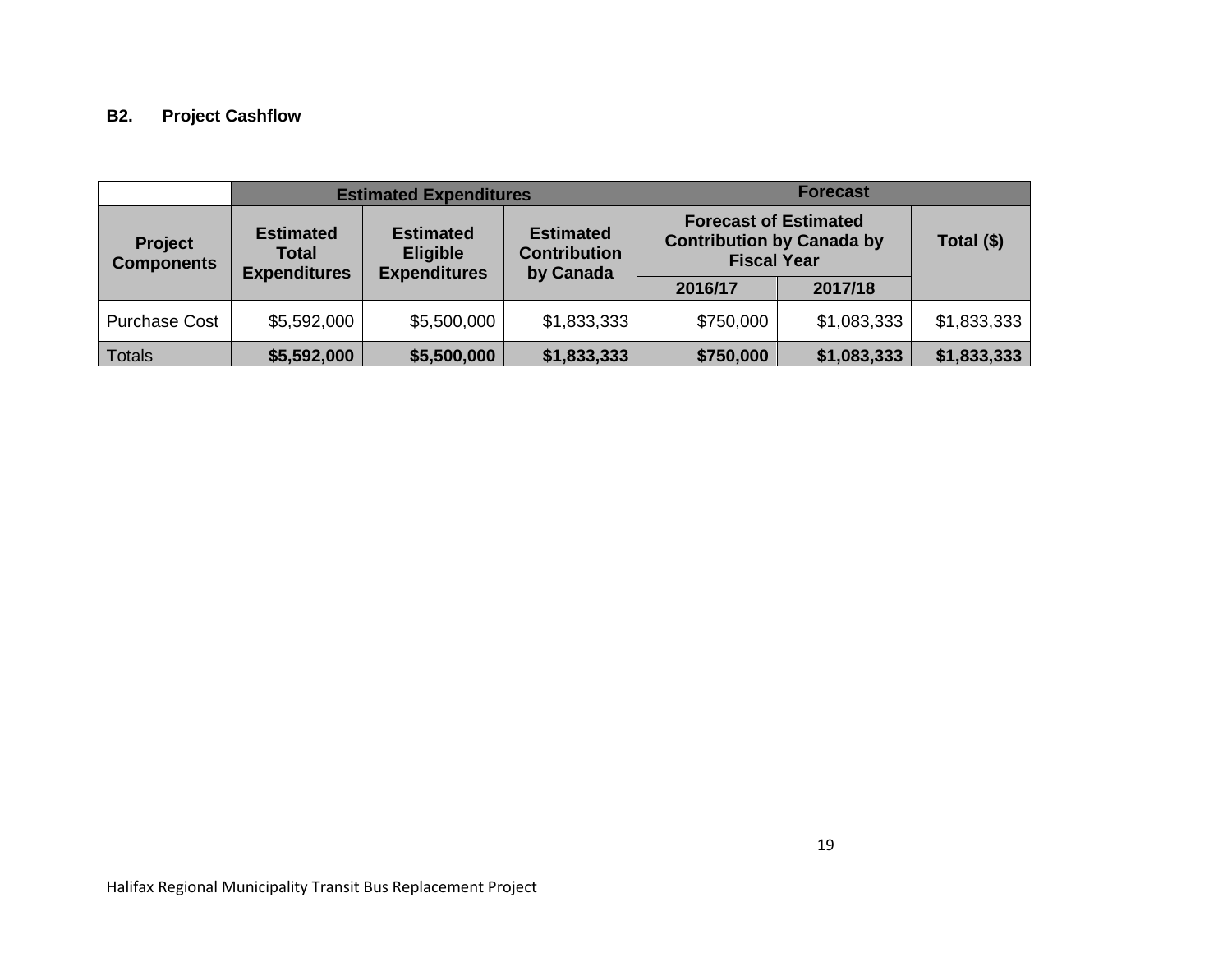# **SCHEDULE C – COMMUNICATIONS PROTOCOL**

### *C.1 PURPOSE*

This Communications Protocol outlines the roles and responsibilities of each of the Parties to this Agreement with respect to communications activities related to the funded Project.

This Communications Protocol will guide all communications activity planning, development and implementation with a view to ensuring efficient, structured, continuous and coordinated communications to the Canadian public.

The provisions of this Communications Protocol apply to all communications activities related to any Program funding, including allocations; and the Project funded under this Agreement. Such communications activities may include, but are not limited to, public or media events, news releases, reports, web and social media products or postings, blogs, project signs, digital signs, publications, success stories and vignettes, photo compilations, videos, advertising campaigns, awareness campaigns, editorials, and multimedia products.

## *C.2 GUIDING PRINCIPLES*

The Parties recognize the importance of managing the delivery of coherent communications activities based on the principle of transparent and open discussion and collaboration.

Communications activities undertaken through this Protocol should ensure that Canadians are informed of infrastructure investments made to help improve their quality of life and that they receive consistent information about the funded Project and its benefits from each Party.

The communication activities undertaken jointly by Canada and the Recipient should recognize the funding of all contributors to the Project.

### *C.3 GOVERNANCE*

At Canada's request, the Parties will form a communications subcommittee that will be responsible for preparing the Project's communications plan and overseeing its implementation.

### *C.4 PROGRAM COMMUNICATIONS*

Canada retains the right to meet its obligations to communicate information to Canadians about the Program and the use of funding through its own communications products and activities.

Canada and the Recipient may also include general program messaging and an overview of this Project as an example in their own communications products and activities. The Party undertaking these activities will recognize the funding of the Parties.

Canada and the Recipient agree that they will not unreasonably restrict the other Party or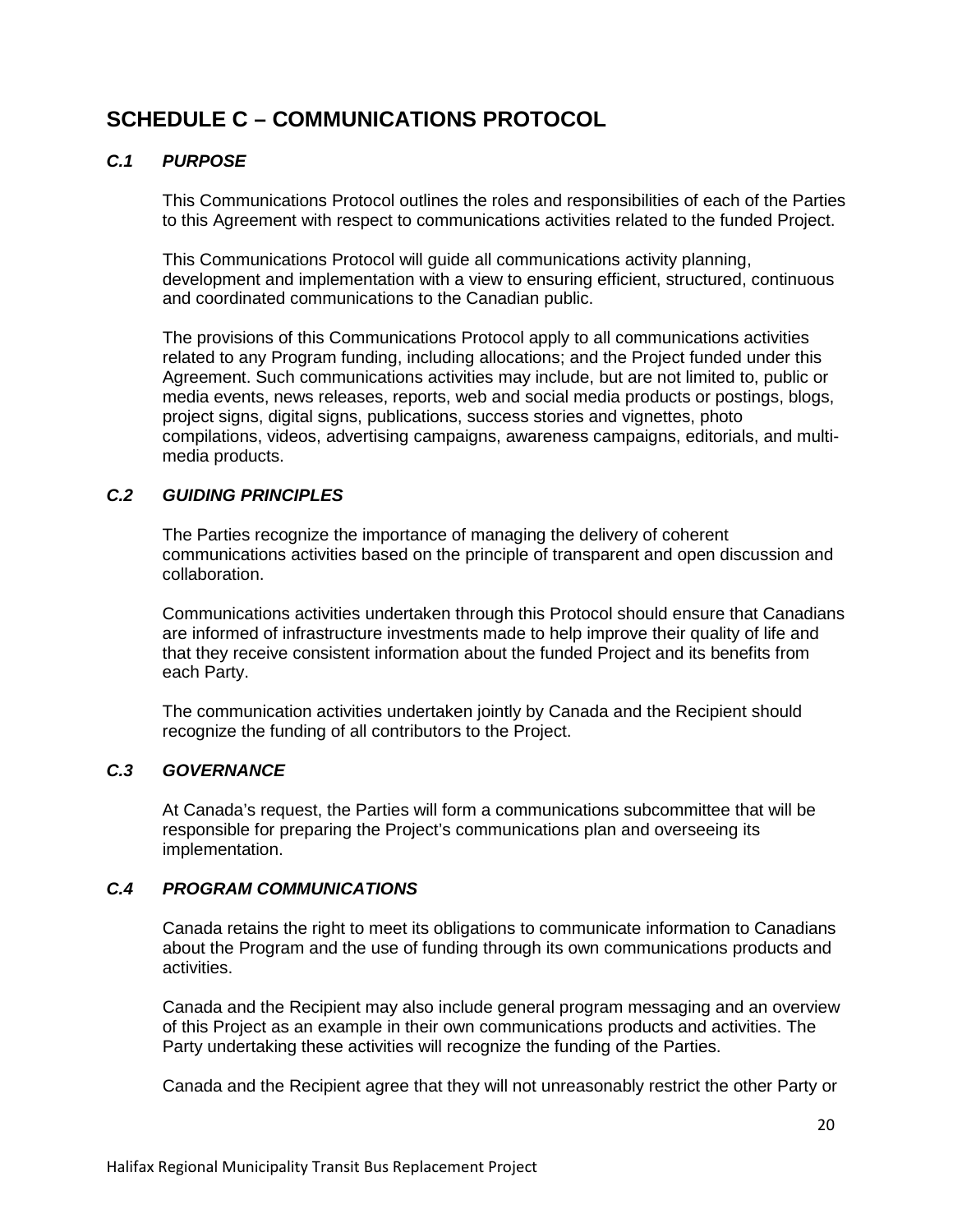other funding contributors from using, for their own purposes, public communications products related to the Project that were prepared collectively or individually by the Parties, and if web-based, from linking to them.

#### *C.5 OPERATIONAL COMMUNICATIONS*

The Recipient is solely responsible for operational communications with respect to the Project, including, but not limited to, calls for tender, construction, and public safety notices. Operational communications as described above are not subject to the federal official language policy.

Canada and the Recipient will share information promptly with the other Party should significant media inquiries be received or if major stakeholder issues relating to the Project arise.

#### *C.6 MEDIA EVENTS AND ANNOUNCEMENT FOR THE PROJECT*

Media events include, but are not limited to, news conferences, public announcements, official events or ceremonies, and news releases.

The Parties agree to have regular media events about the funding and status of the Project. Key milestones may be marked by public events, news releases and/or other mechanisms.

Either of the Parties or other funding contributors may request a media event.

Media events related to the Project will not occur without the prior knowledge and agreement of both Parties.

The requestor of a media event will provide at least fifteen (15) business days' notice to the other Party of their intention to undertake such an event. Both Parties will agree on the event location and date.

The Party undertaking these activities will provide the opportunity for the other Party to participate through a designated representative and will recognize the funding of all contributors. Canada and the Recipient will choose their own designated representative.

The conduct of all joint media events and products will follow the *Table of Precedence for Canada* as outlined at [http://www.pch.gc.ca/eng/1359384273319/1359384663213.](http://www.pch.gc.ca/eng/1359384273319/1359384663213)

All joint communications material related to media events must be approved by Canada and recognize the funding of the Parties (Canada, Provinces/Territories, Recipient and others as appropriate).

All joint communications material must reflect Canada's *Policy on Official Languages* and the Federal Identity Program.

#### *C.7 SIGNAGE*

Canada, the Recipient and other funding contributors may each have a sign recognizing their funding contribution to the Project.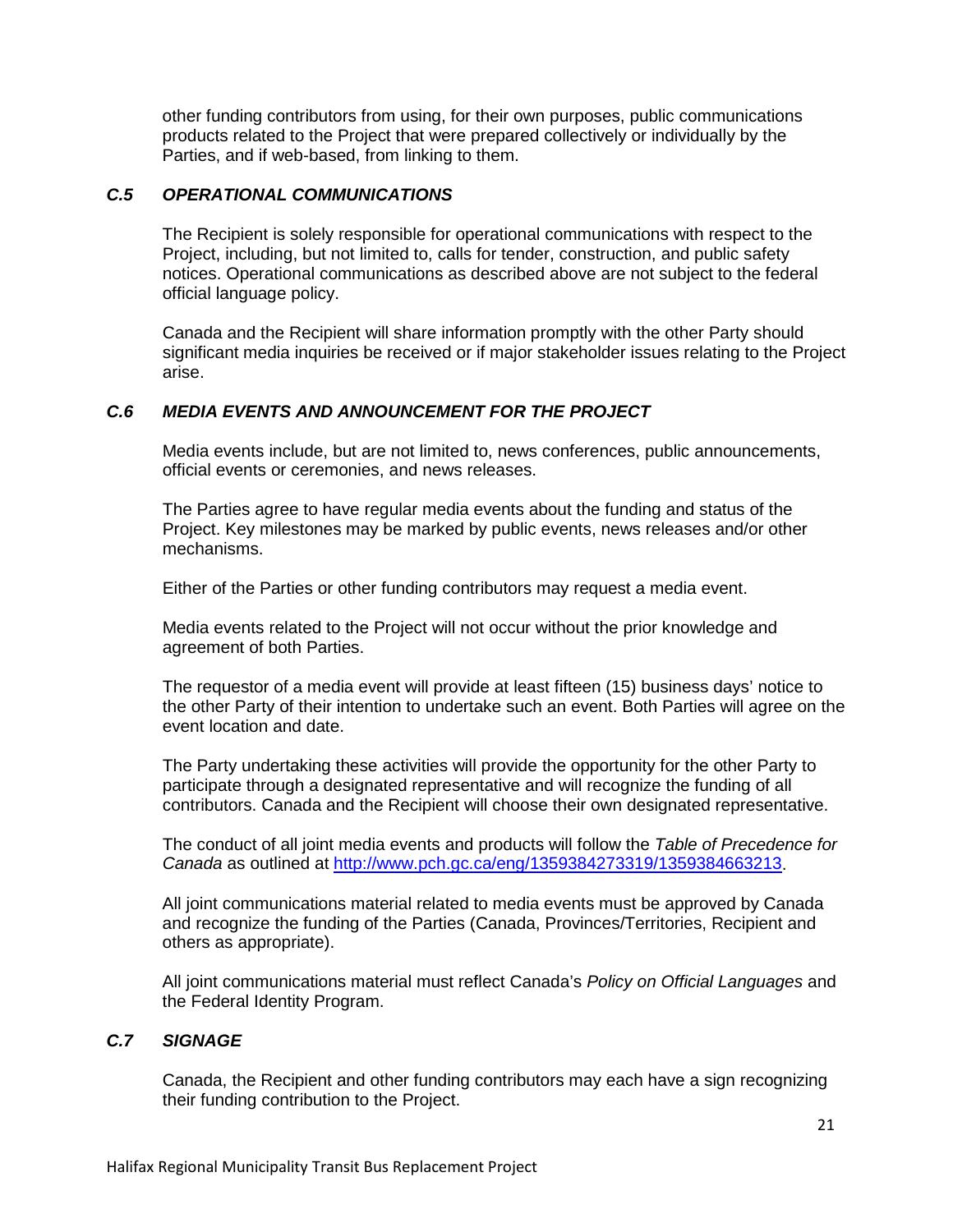Unless otherwise agreed upon by Canada, the Recipient will produce and install a federal sign to recognize federal funding at each Project site in accordance with current federal signage guidelines. Federal signage will be at least equivalent in size and prominence to Project signage for contributions made by other orders of government. The current federal sign design, content, and installation guidelines will be provided by Canada.

Where the Recipient decides to install a permanent plaque or other suitable marker with respect to the Project, it must recognize the federal contribution and be approved by Canada.

The Recipient agrees to inform Canada of federal sign installations.

Federal signage should be installed at the Project site(s) one (1) month prior to the start of construction, be visible for the duration of the Project, and remain in place until one (1) month after construction is completed and the infrastructure is fully operational or opened for public use.

Signage should be installed in a prominent and visible location that takes into consideration pedestrian and traffic safety and visibility.

### *C.8 COMMUNICATIONS COSTS*

The eligibility of costs related to communication activities will be subject to *Schedule A* (Eligible and Ineligible Expenditures).

#### *C.9 DISPUTES, MONITORING AND COMPLIANCE*

The Committee will monitor the Parties' compliance with this Schedule, and may, at its discretion, advise the Parties of issues and required adjustments. Should there be any disagreement or contentious issues, Section 13 (Dispute Resolution) of the Agreement will be followed.

### *C.10 COMMUNICATING SUCCESS STORIES*

The Recipient agrees to collaborate with Canada on communication activities and products including, but not limited to, Project success stories, vignettes, and multi-media products.

#### *C.11 ADVERTISING CAMPAIGNS*

Recognizing that advertising can be an effective means of communicating with the public, Canada and the Recipient may, at their own cost, organize an advertising or public information campaign related to the Program or the Project. However, such a campaign must respect the provisions of this Agreement. In the event of such a campaign, each Party agrees to inform the other Party of its intention, no less than twenty-one (21) business days prior to the campaign launch.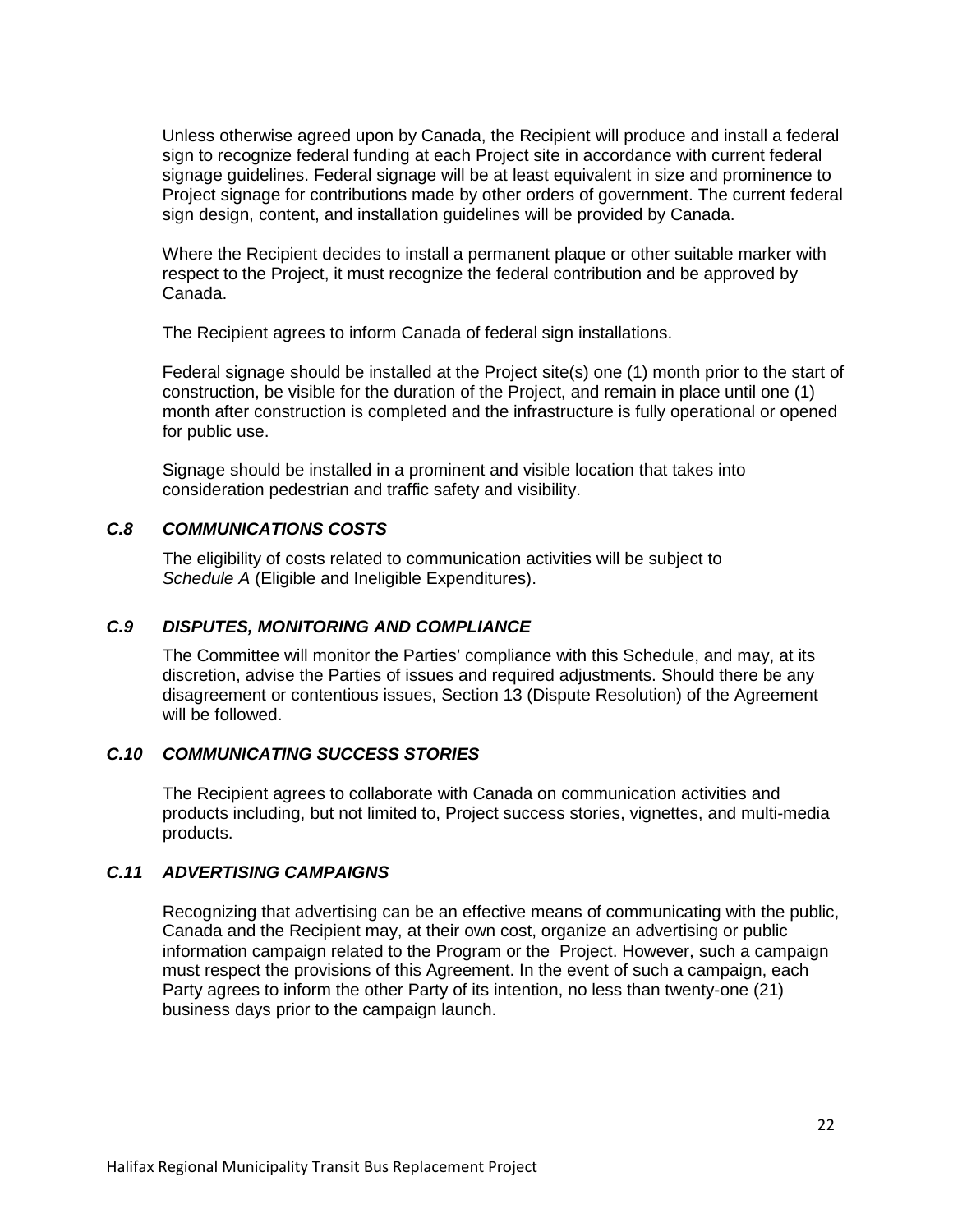# **SCHEDULE D – DECLARATION OF COMPLETION**

In the matter of the Agreement entered into between Her Majesty the Queen in right of Canada, as represented by the Minister of Infrastructure, Communities and Intergovernmental Affairs and the Halifax Regional Municipality, represented by  $(Name)$ ,  $(Name)$ concerning the Halifax Regional Municipality Transit Bus Replacement Project.

I, \_\_\_\_\_\_\_\_\_\_\_\_\_\_\_\_\_\_\_\_\_\_\_\_\_\_\_\_\_\_\_\_\_(Name), of the City of \_\_\_\_\_\_\_\_\_\_\_\_\_\_\_\_\_\_\_\_\_\_, Province/Territory of \_\_\_\_\_\_\_\_\_\_\_\_\_\_\_\_\_\_\_\_\_\_\_, declare as follows:

- 1. I hold the position of the such and as such a with the Recipient and as such have knowledge of the matters set forth in this declaration and believe this declaration to be true.
- 2.
- a) I have received the following documents for the Halifax Regional Municipality Transit Bus Replacement Project:
	- i. [LIST NAME OF RELEVANT DOCUMENT(S), E.G. CERTIFICATE OF COMPLETION, CERTIFICATE OF PERFORMANCE, OCCUPANCY PERMIT, ETC.] signed by \_\_\_\_\_\_\_\_\_\_\_\_\_\_\_\_ (Name), a \_\_\_\_\_\_\_\_\_\_\_\_\_\_\_\_\_\_\_\_ (Profession, e.g. professional engineer) for the Project.
	- II. [ADD SAME TEXT AS IN i FOR EACH DOCUMENT]
- b) Based on the above documents and the representations made to me by the professionals identified in Section 2(a) above, I declare to the best of my knowledge and belief that the Project:
	- i. has been substantially completed, as described in Schedule B.1 (Project Description) of the Agreement, dated on the day of  $20$ ;
	- ii. was carried out between the dates \_\_\_\_\_\_\_\_\_\_\_\_\_\_\_ (start date) and \_\_\_\_\_\_\_\_\_\_\_\_\_\_\_ (Substantial Completion Date).

### *[Insert #3, if applicable:]*

- 3. I have received the following documents and based on these documents and representations made to me by the professionals identified below, I declare to the best of my knowledge and belief that the Project conforms with the [List the applicable environmental review or assessment e.g., the *Canadian Environmental Assessment Act, 2012* or Northern Regime],
	- i. [LIST NAME OF RELEVANT DOCUMENT(S)] signed by \_\_\_\_\_\_\_\_\_\_\_\_\_\_\_\_\_\_\_\_\_\_\_\_\_\_\_\_\_\_\_  $(Name)$ , an  $\blacksquare$